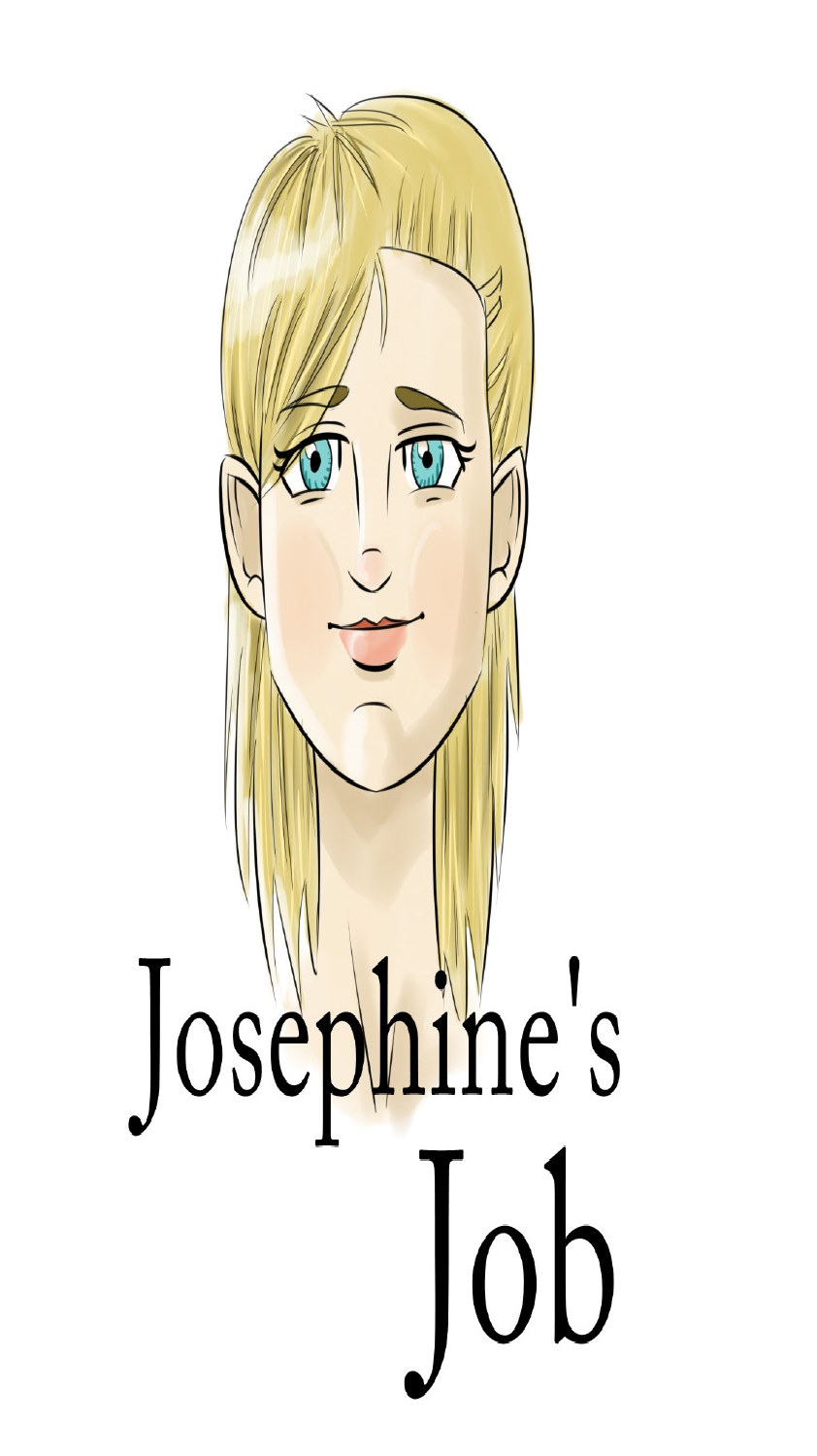# Josephine's Job

## by Jourdan Cameron

Josephine's job was simple.

Amy sat in the waiting room, twisting her greasy brown hair between her fingers. She'd been

waiting awhile for another baby- it had been whole a month since the last time she bore a

clone, and she was close to getting evicted, *again*. Business as usual.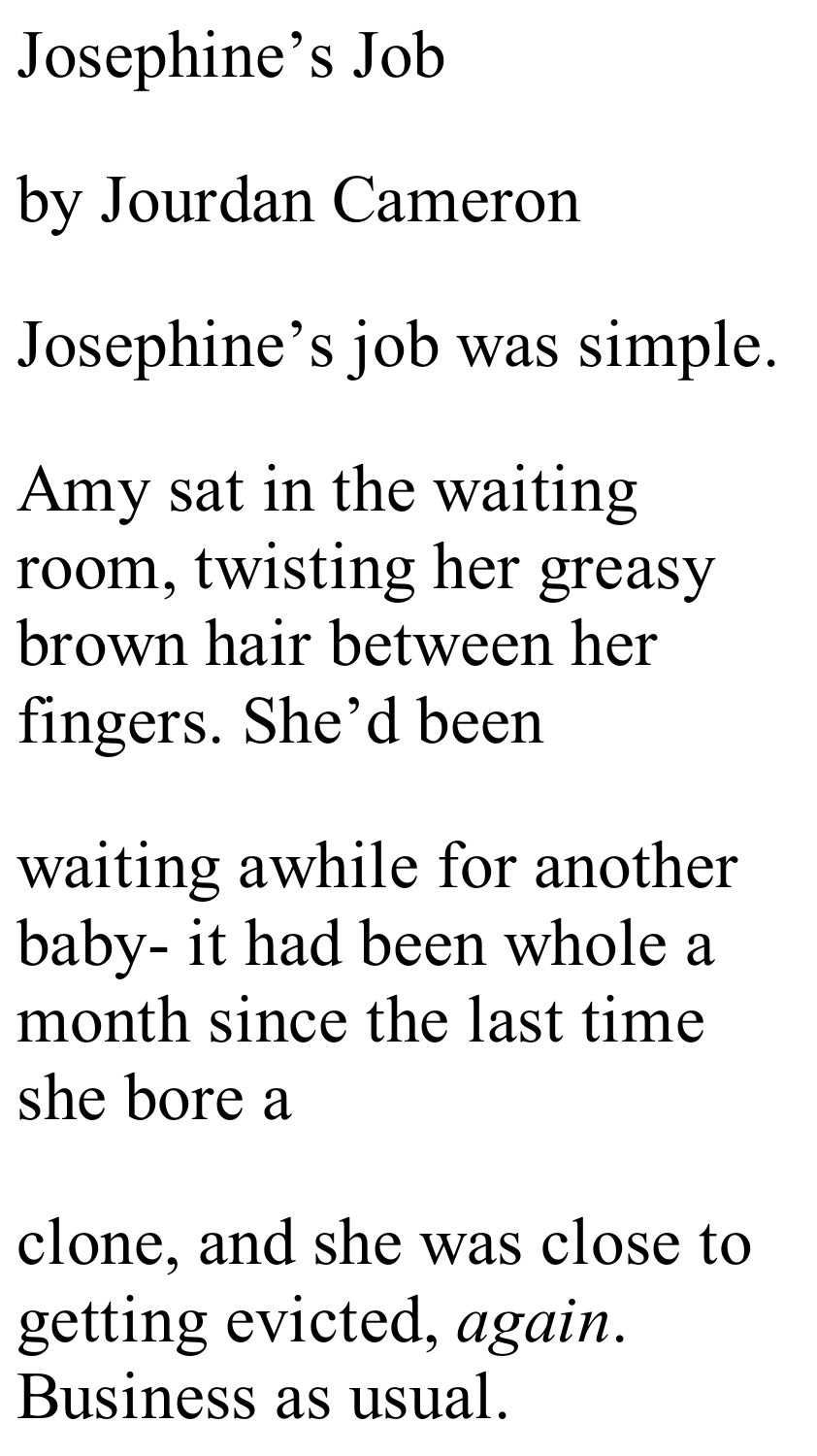"*Gonna get clone today, gonna get a clone ba-bay,* " she sang to the empty room, wondering

who was in charge of decorating the cold, grim space. The waiting room was mostly bare,

save the brown folding metal chairs that lined the off-white walls.

"*Give me a few dollars,* " she thought to herself, "*and I could fix this place up.* " She'd always had quite the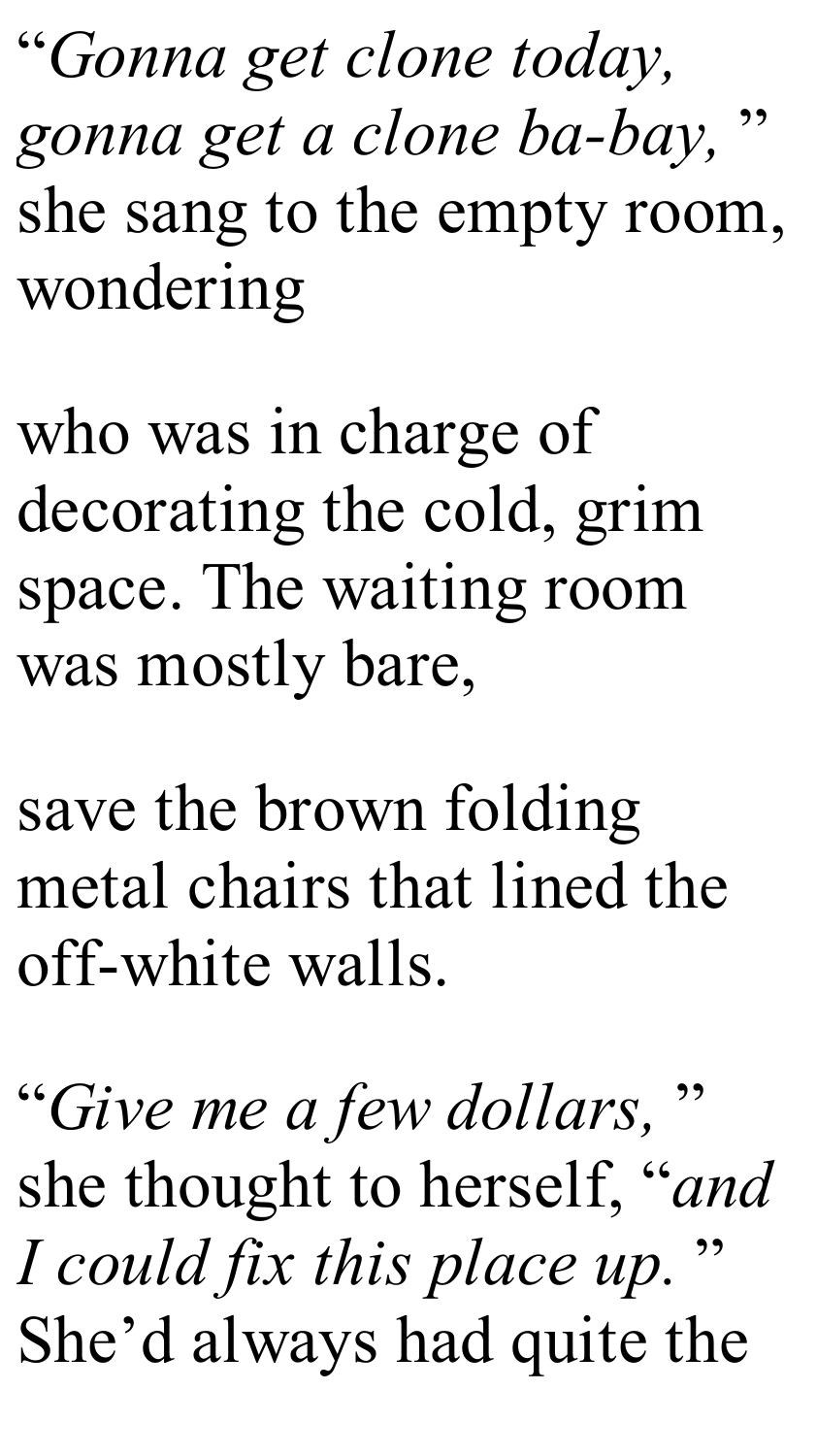interest in interior design, though she never quite had the budget to see her

master plan through to completion. Up until a year ago, she didn't have a space to decorate.

The door at the far end of the room swung open.

"Doctor Valentine will see you now, " Josephine halfsighed from the doorway. She was just as

undecorated as the waiting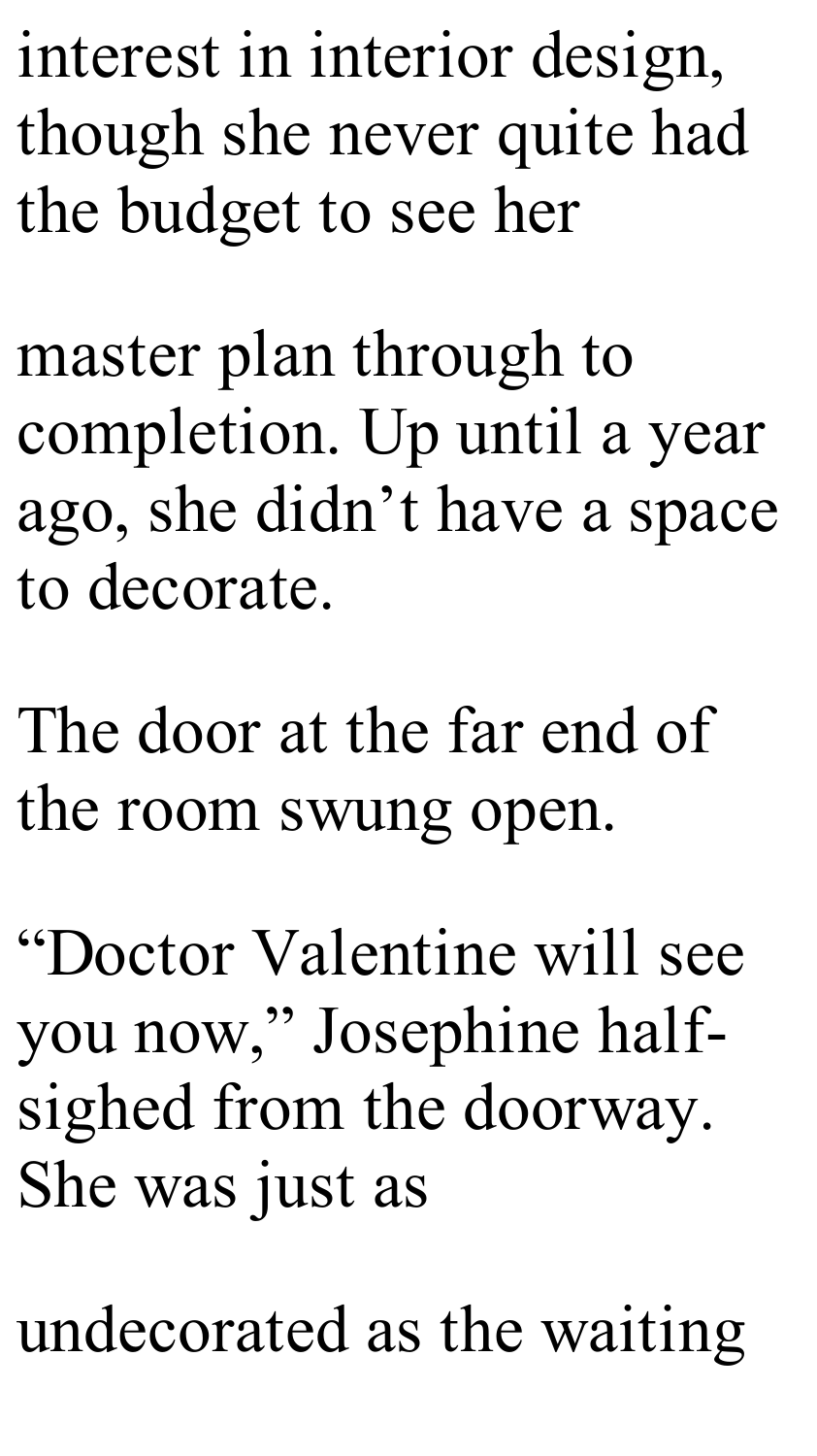room- her flat blonde hair fell to her shoulders, which were

covered by a stark white lab coat- it almost hurt to look upon it.

"It's about time," said Amy, springing from her seat. "I have to make rent this month. What's

up, Josie? Is that a new lab coat?"

"All is well."

The two walked down the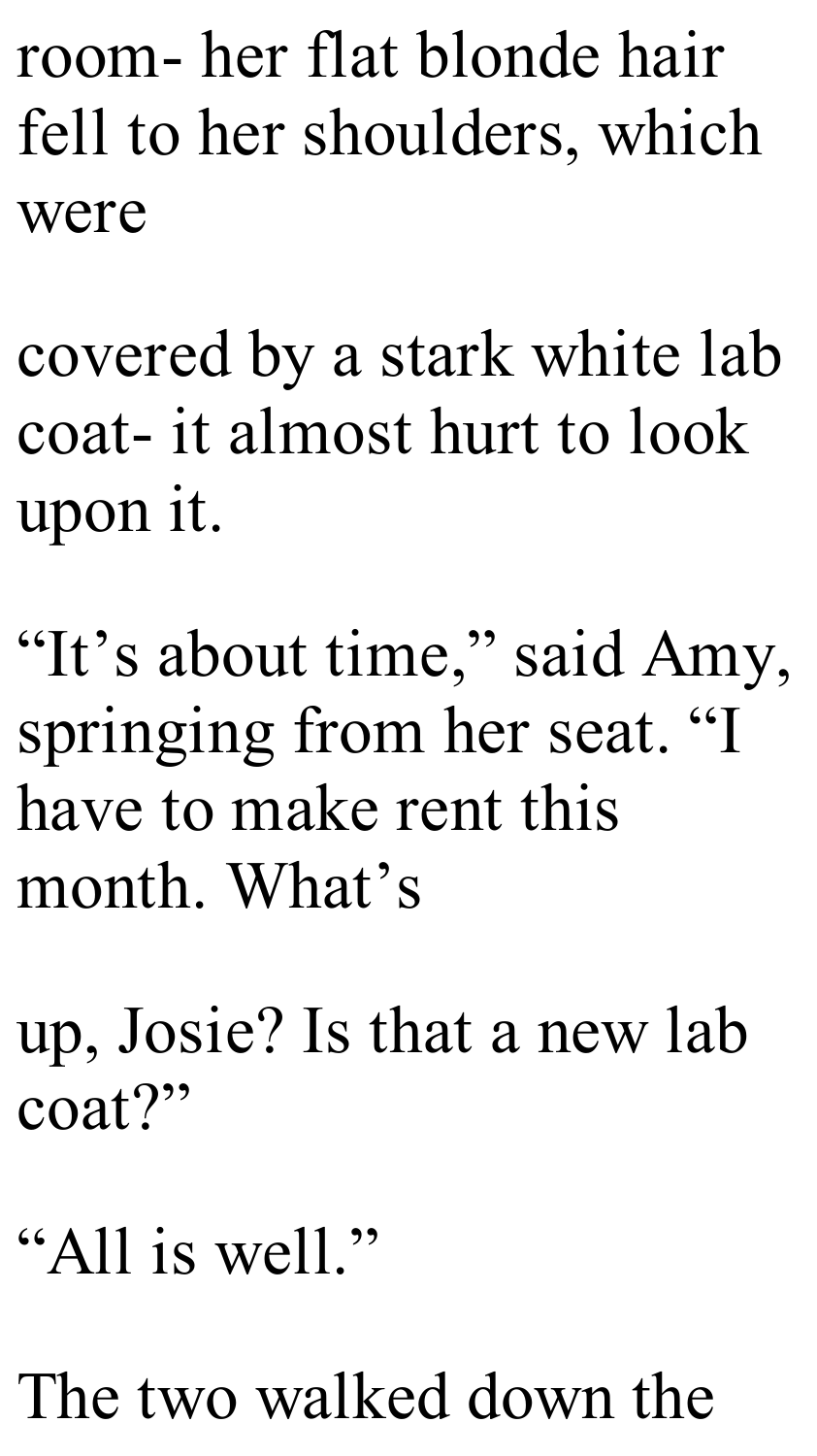barren and gritty hallway. Amy wondered about how she could fix

the place up. A fresh coat of paint, perhaps orange, could warm the place up. She'd definitely

have to do something about the lighting, and the concrete floor? That's gotta go.

"You know, these fluorescent lights aren't very flattering, you guys should switch to something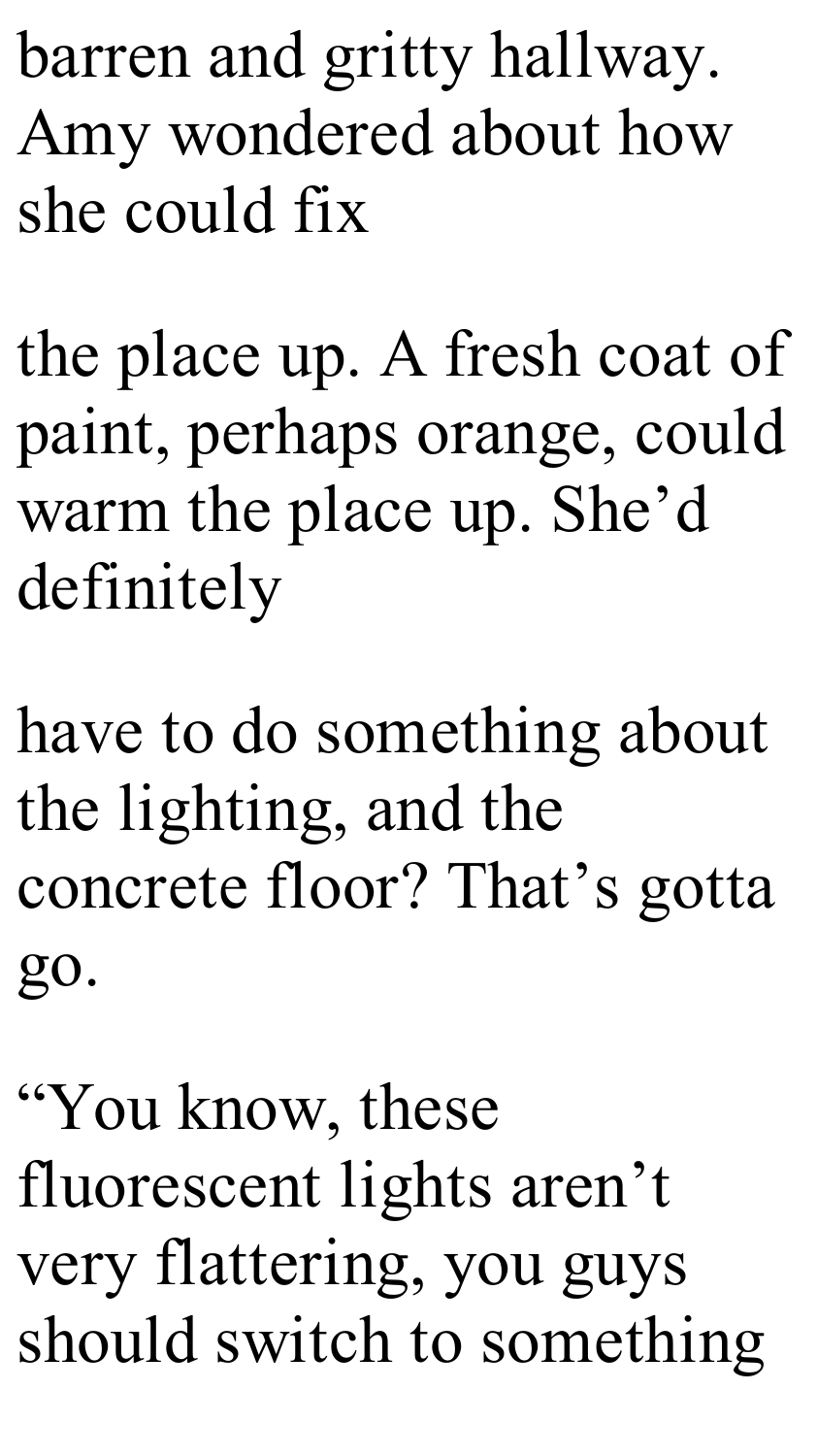warmer, " babbled Amy. Josephine didn't respond.

Amy felt a little underdressed in Josephine's presence; Amy's wrinkled blue blouse and jeans

felt insuf icient behind Josephine's simple white coat and scrubs."

Josie, has anybody ever told you that you're ambivalent? You're ambivalent." Josephine

paused, and turned to face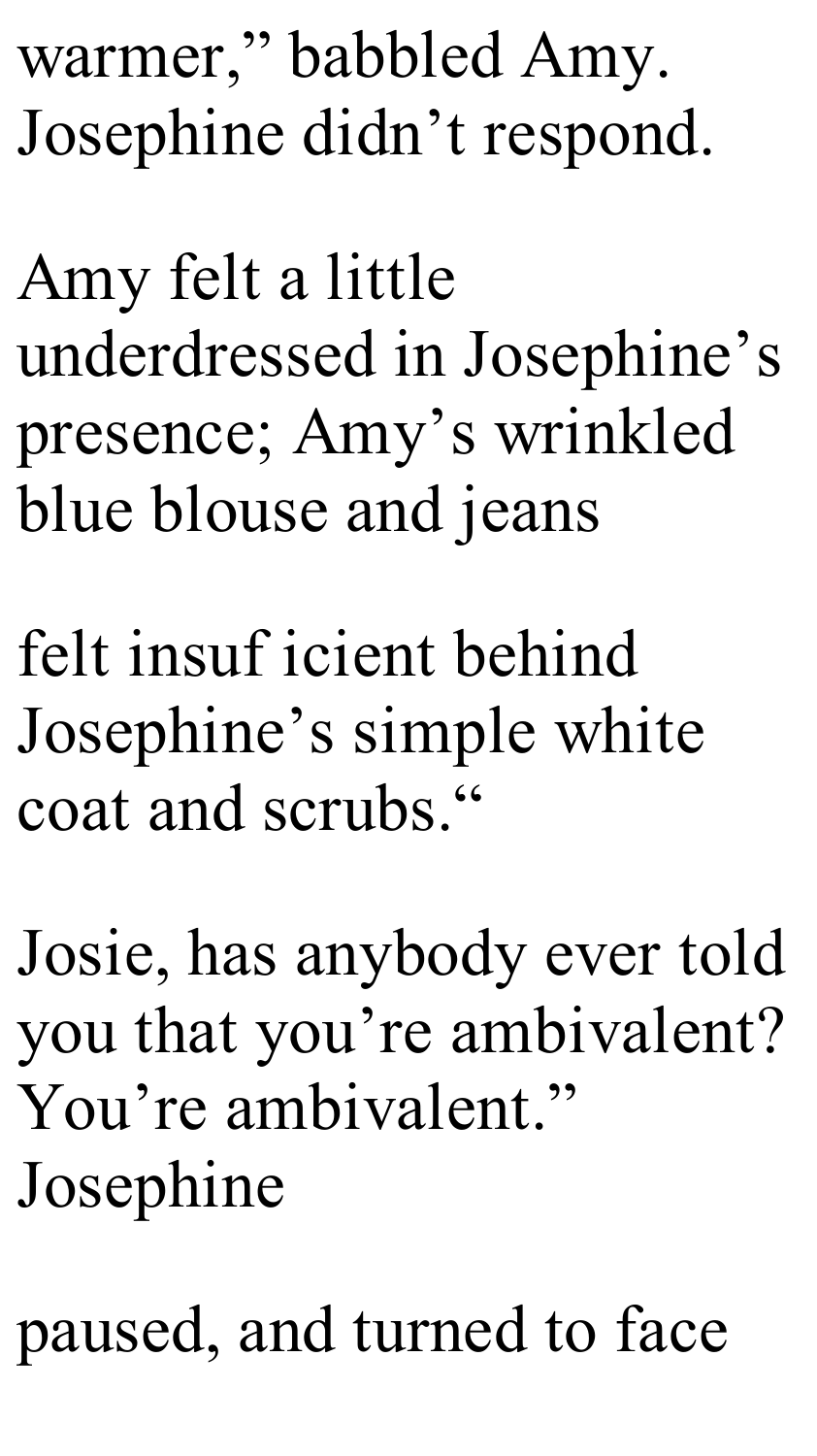Amy. Her large blue eyes seemed fixed- Amy couldn't recall ever

having seen them shift position. She only ever turned her head to look at things.

"No, not that I know of. In fact, I'm not sure how that word applies in this context. Are you

absolutely positive that's how you'd describe me?"

Amy let out an awkward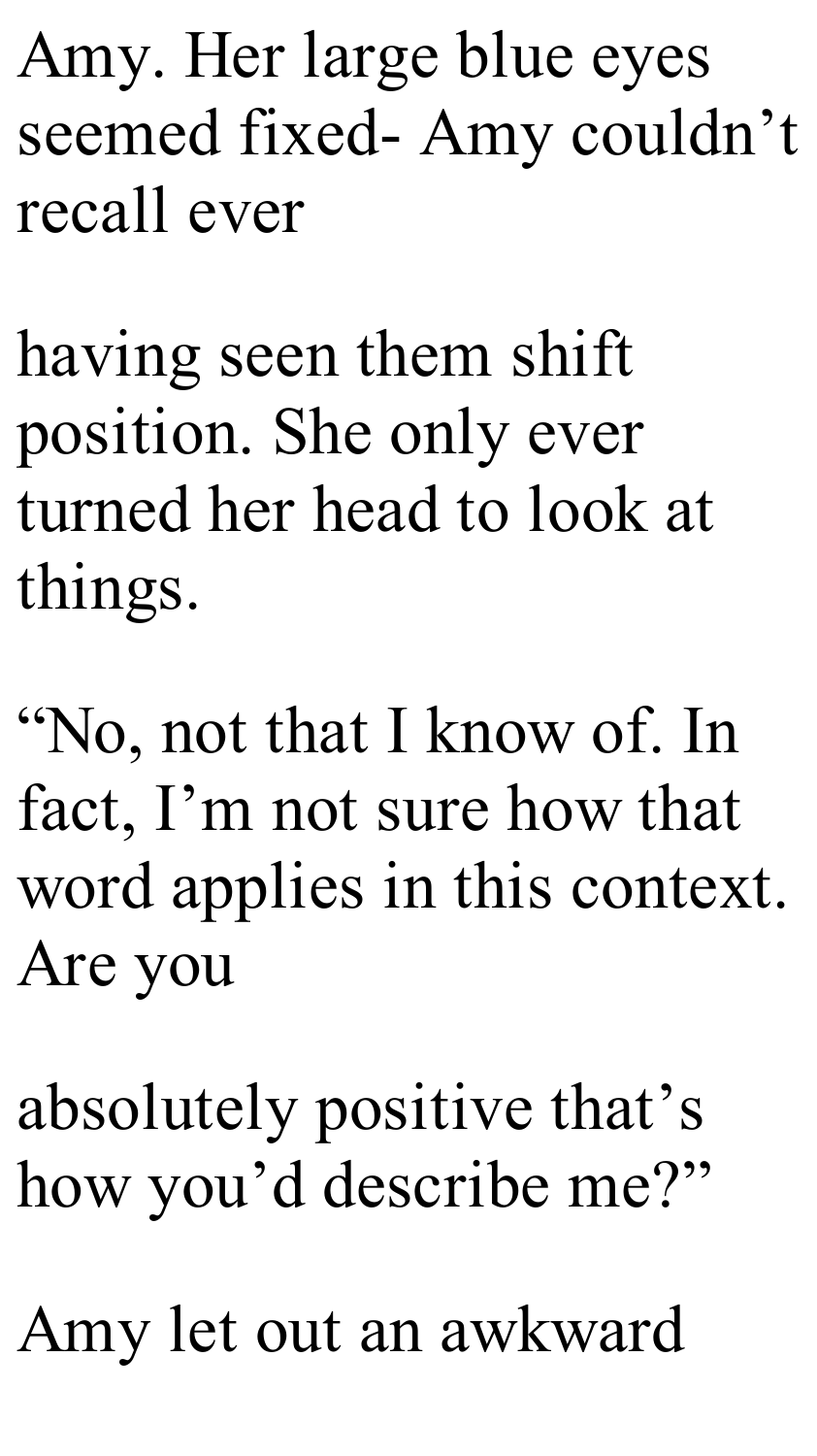warbling noise vaguely resembling laughter as she walked a few

more steps. "Pretty positive. Hey, when's the check going to clear? My landlord's not too keen

on waiting."

"I do not oversee the availability of funds, though they ought be available immediately, " she

replied coldly.

"Oh. Well do you know who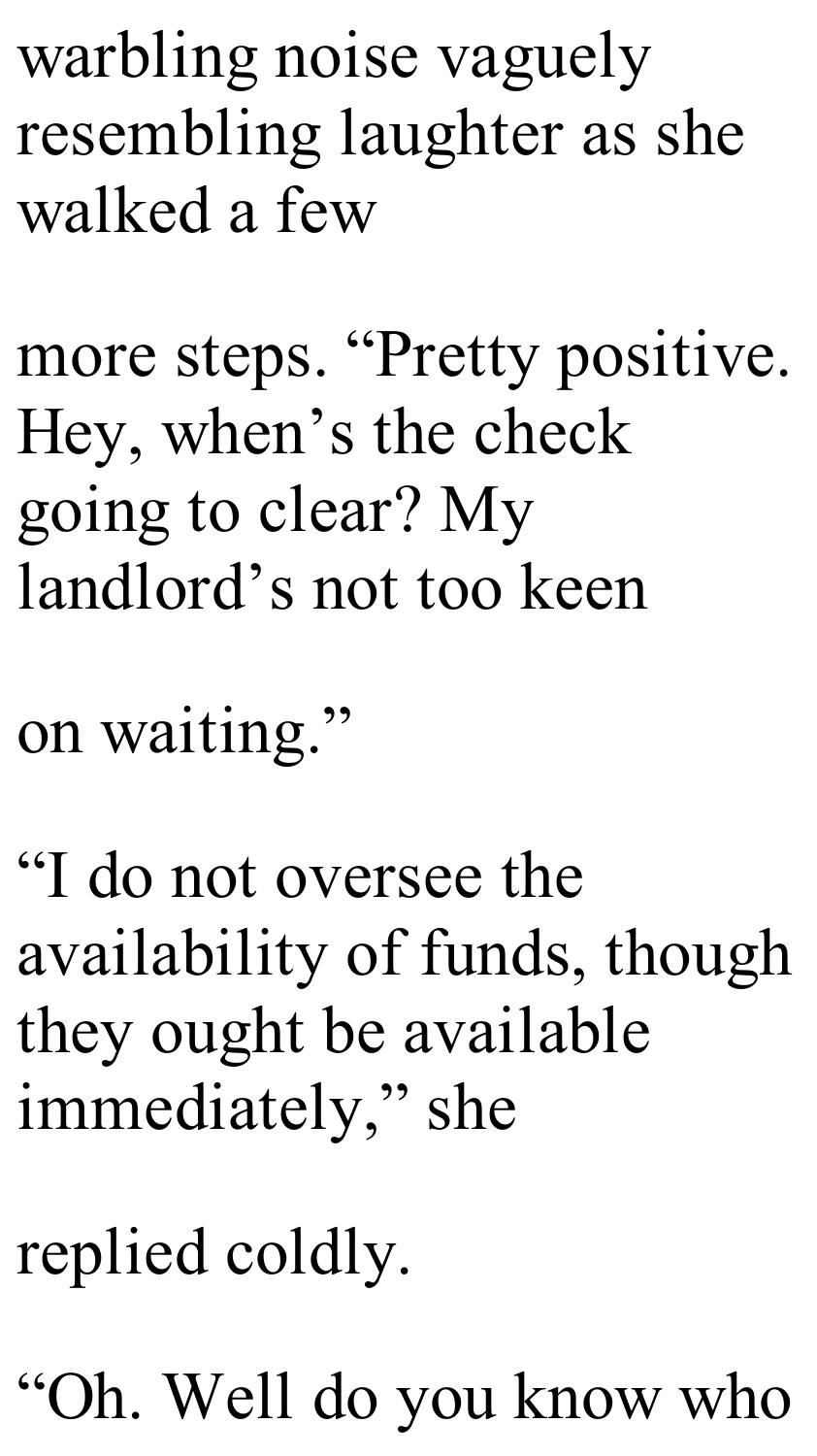oversees interior design in here? This is no way to decorate a

baby's nursery!"

Josephine stopped by the door at the end of the hall. Amy felt a faint, nagging sensation

around the edge of her conscience. Something was wrong. Something was *terribly* wrong.

"This is where the procedure will take place, as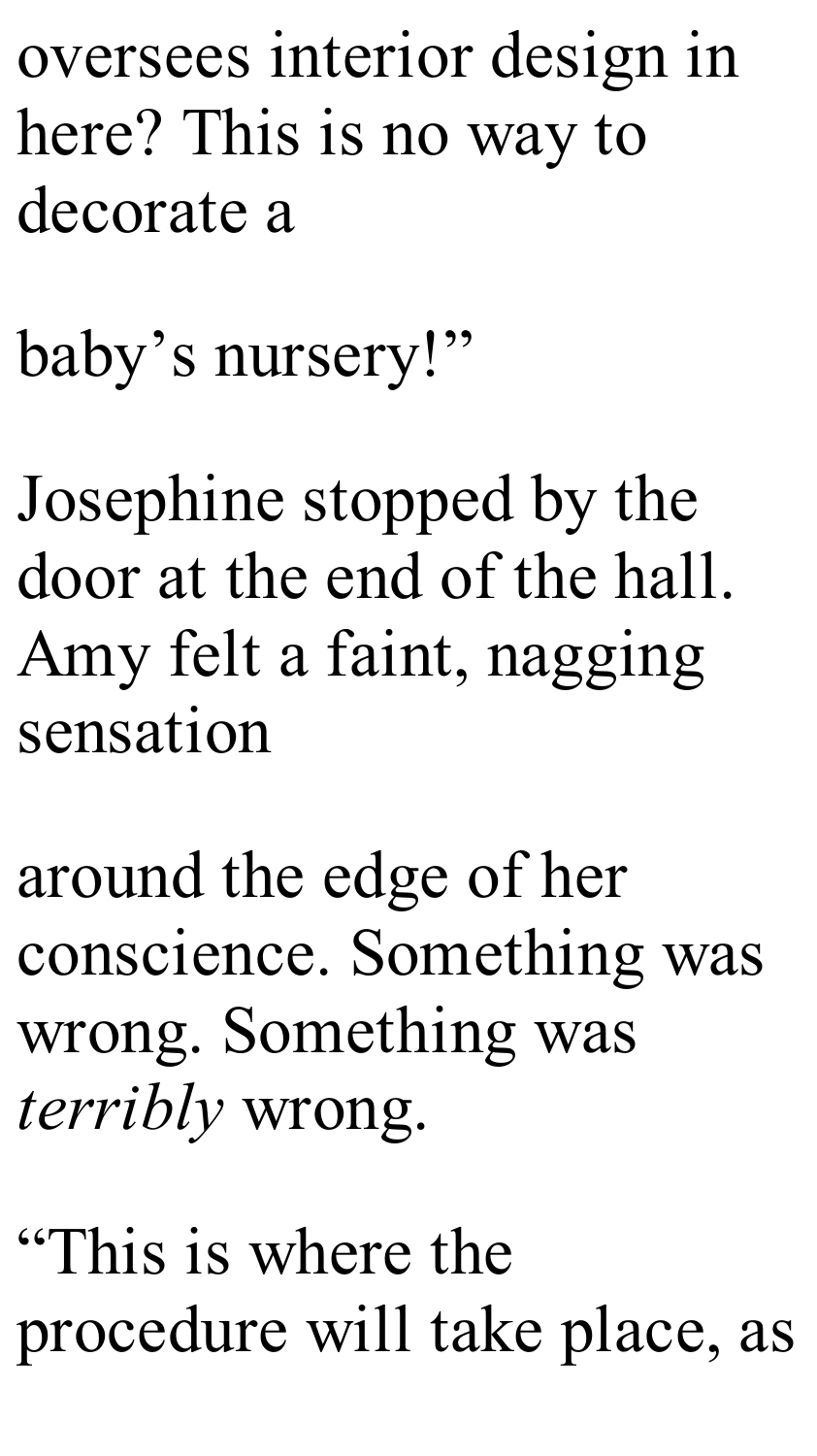it did previously. Please remember to return

for your checkup next month."

"Josie, I can't believe I forgot to bring this up last time I was here, but the door's the wrong

color! It doesn't match anything! You could've used a neutral matte black, or a shiny white to

match the walls- even *baby blue* would've been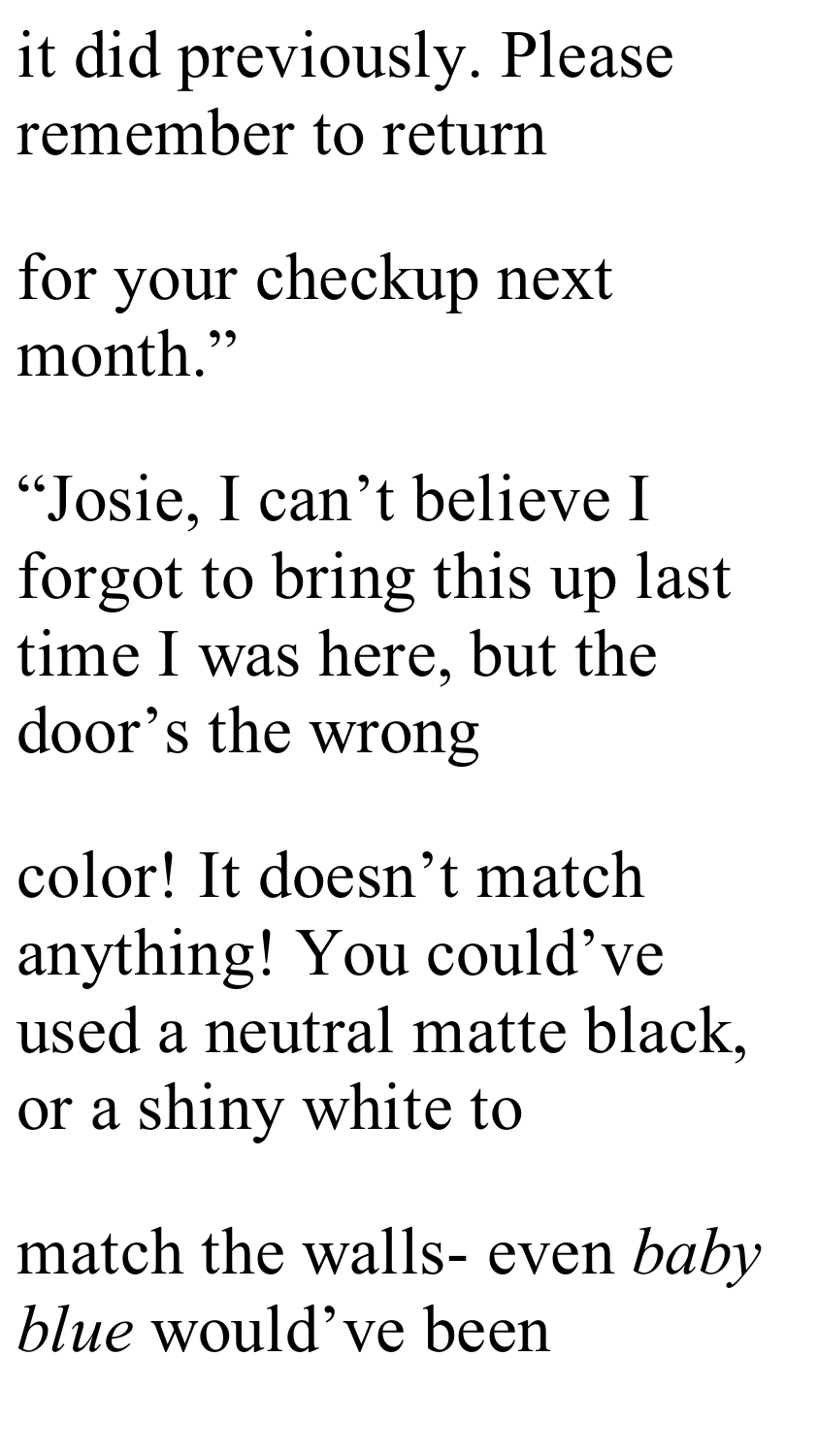acceptable. Look at the door, Josie- the stain doesn't work. That's *mahogany*!"

### Josephine walked away.

"What a weirdo, " Amy muttered as she opened the mismatched door. "*Gonna get a clone ba-*

*bay*, " she sang as she entered the room.

-

Helene sat in the waiting room, her hands shaking.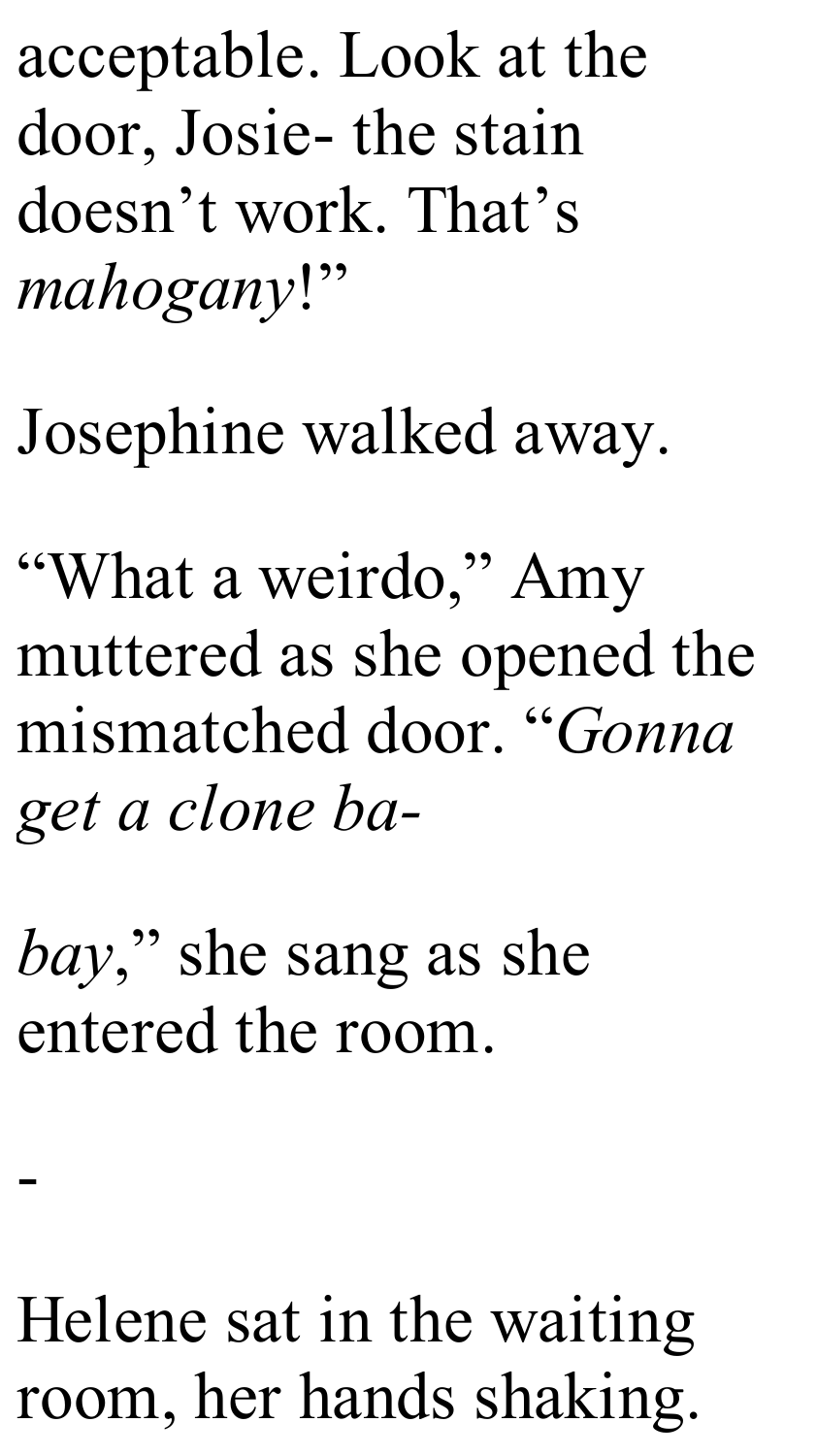## She barely convinced herself that she

wasn't too scared to run; she'd found too good a deal to be too scared to follow through.

Helene had gone too far to back out. Too good, too far, not too scared. She couldn't help but

feel less than comforted by the brutal sterility of the waiting room she'd spent the better part of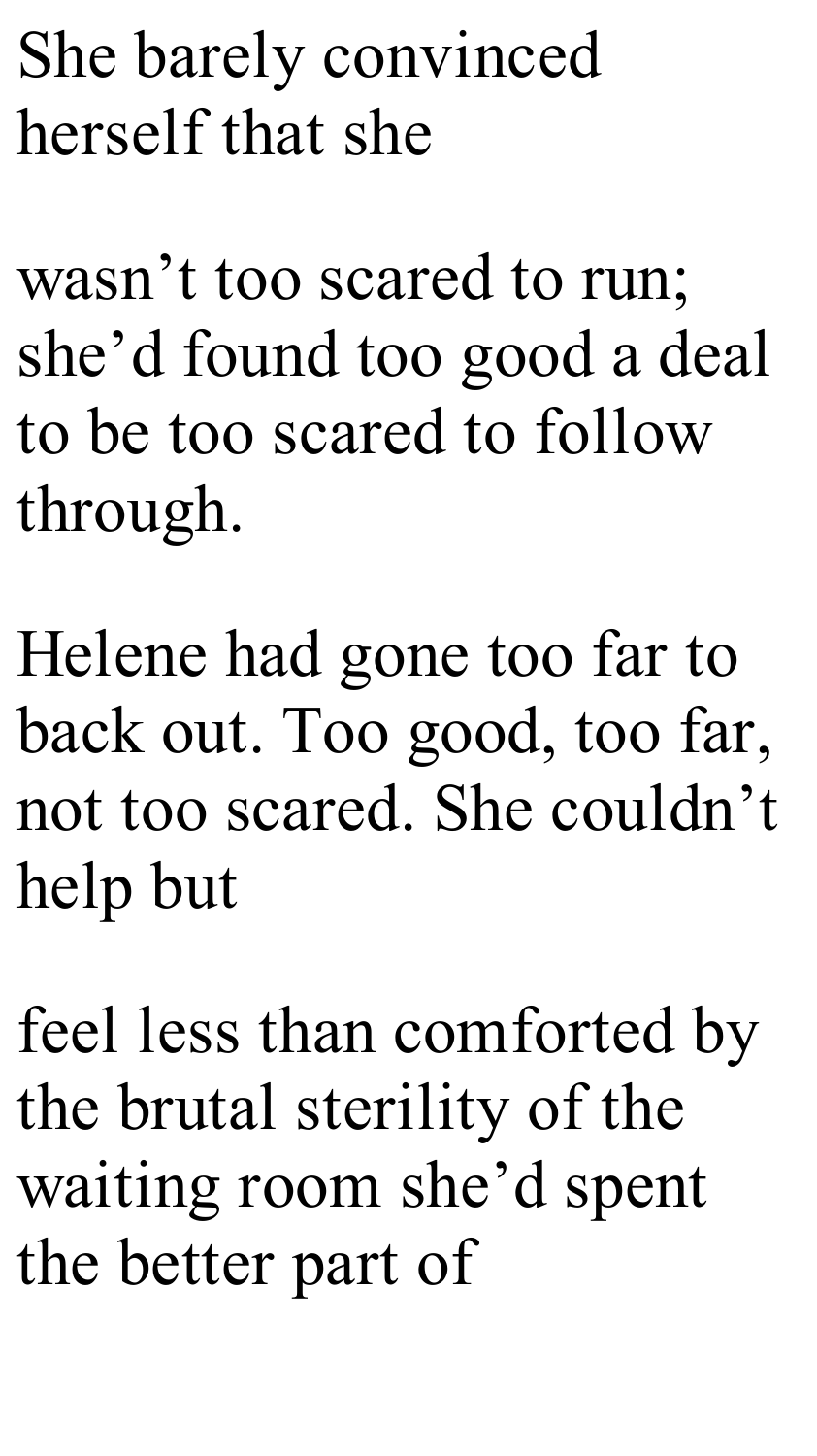her day in; it was a cold room with a concrete floor and notably ugly metal chairs. The Stuqe

medical facility was a rather unusual place- it was nothing like the bright and welcoming

space that the brochure promised. Ever since she accepted the strange brochure from Victor,

the stranger man who approached her a few chilly evenings ago, she doubted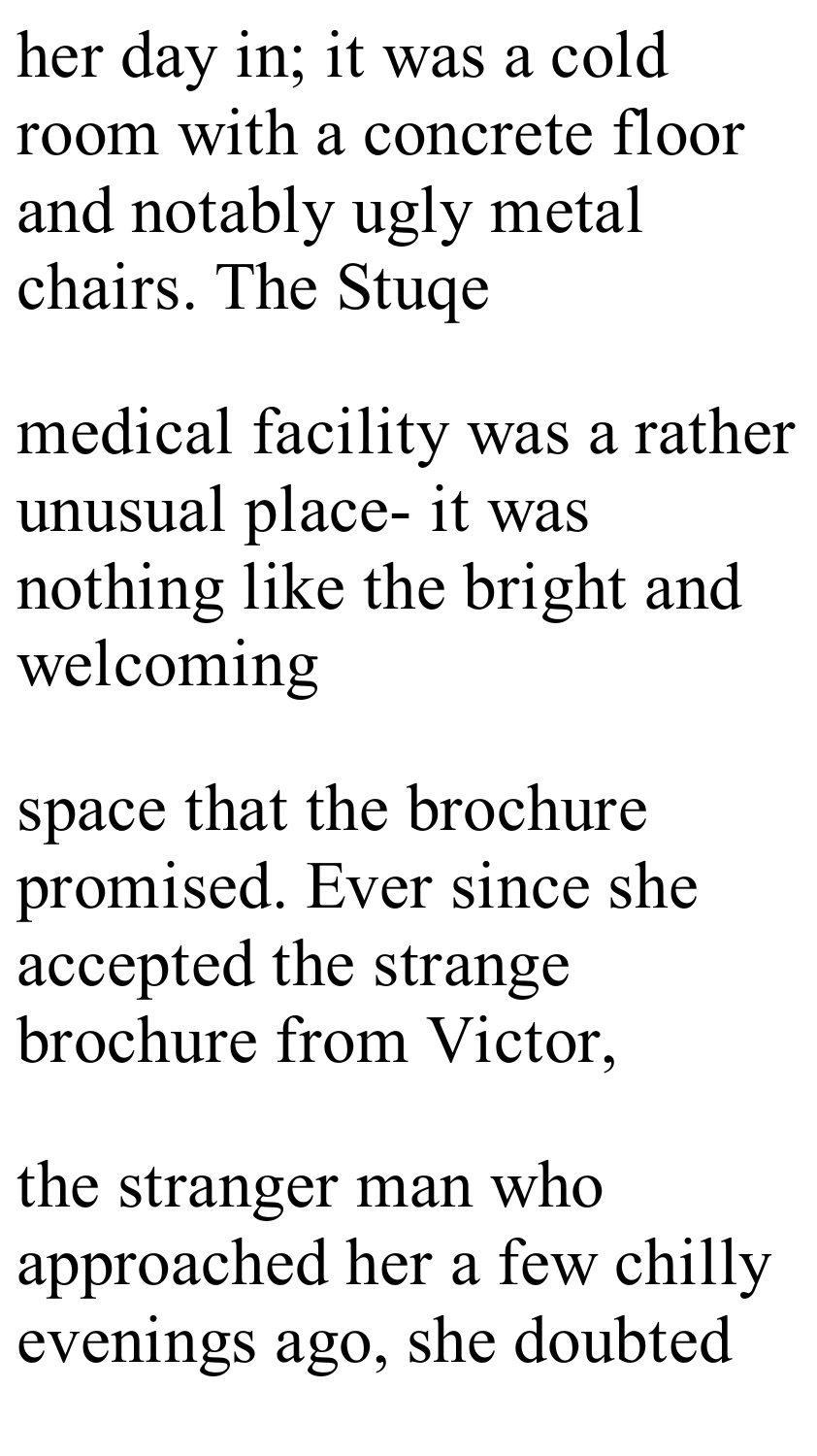#### the truth of

everything. Helene gazed into the little brochure that spoke of seemingly unspeakable things,

her eyes fixated on the words at the upper left hand side of the brochure.

"Save a baby, bear a clone!"

"Doctor Valentine will see you now."

She clutched the vibrantlycolored brochure in her quaking hands, having pored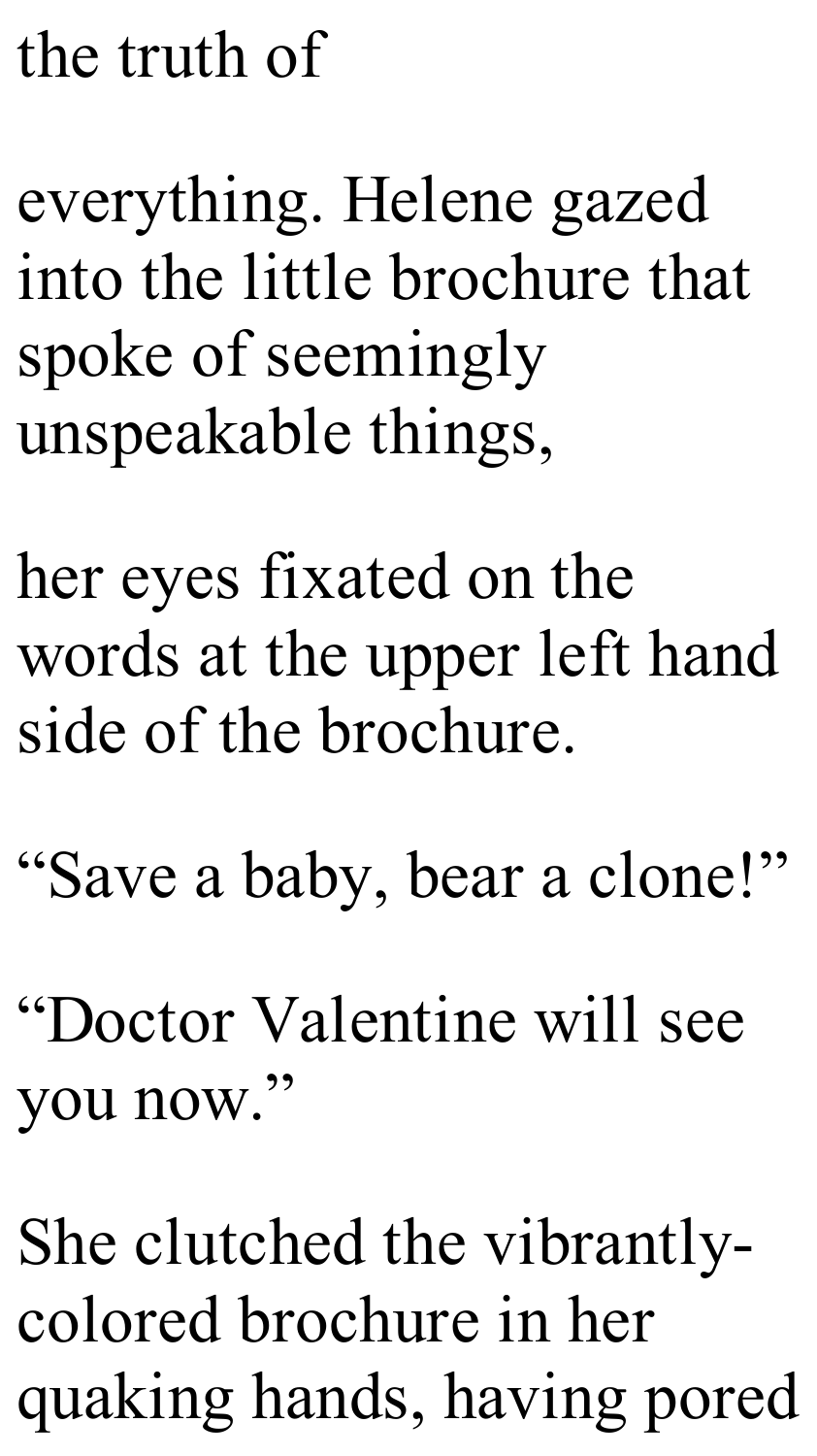over it again

and again- becoming pregnant with a clone in exchange for money struck her immeasurably

absurd- yet here she was, ready to do just that.

Her legs felt unstable as she stood up and approached the woman standing at the door

across the room.

"Please follow me, " she said.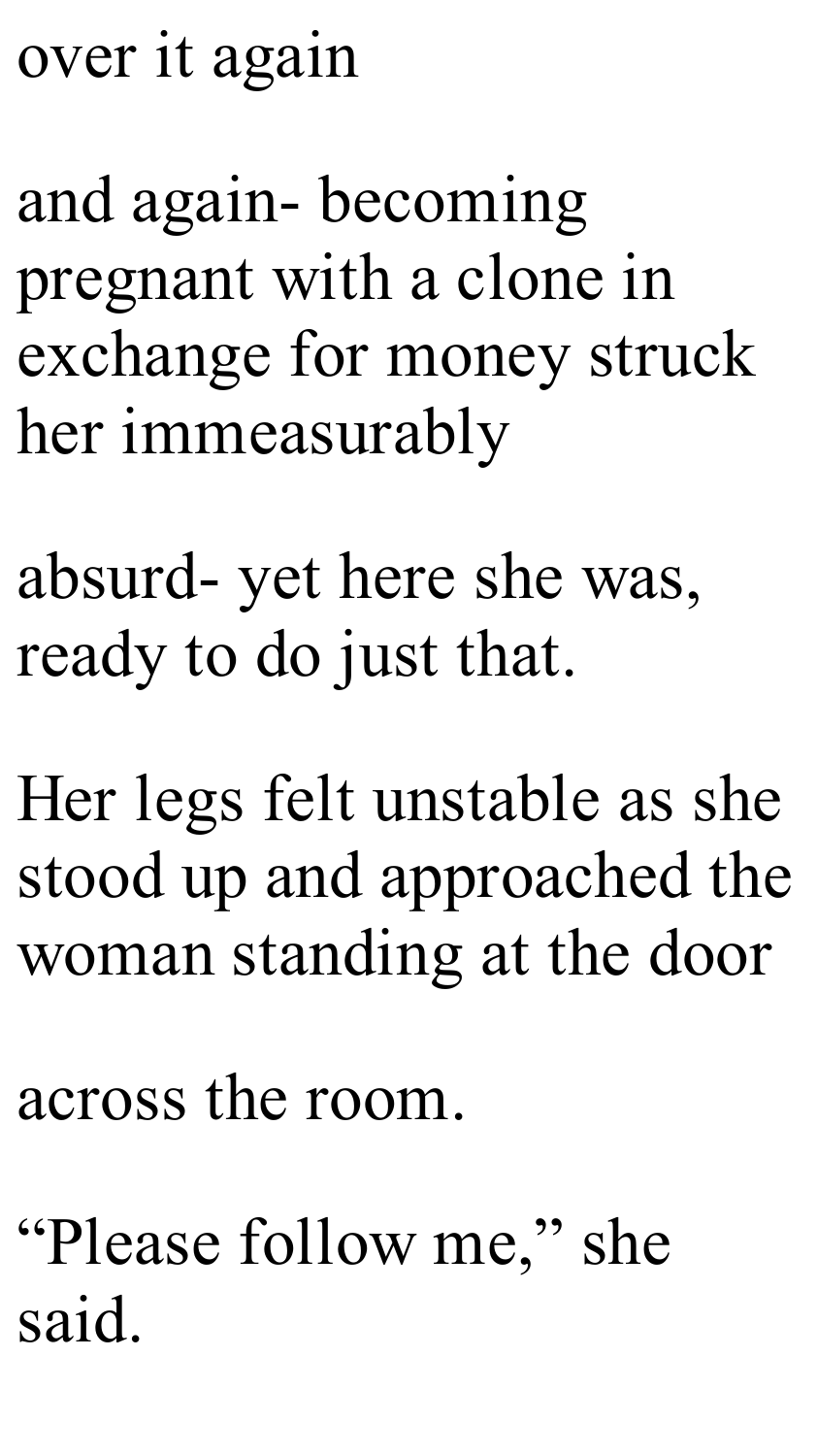The woman who led her through the corridor to the doctor's "of ice" was just as welcoming as

the waiting room. The little blonde woman seemed like an unfeeling little girl- her cold blue

eyes and unstyled shoulderlength blonde hair were reminiscent of a doll that nobody ever

played with. In her years on the streets, Helene had seen some strange folks. There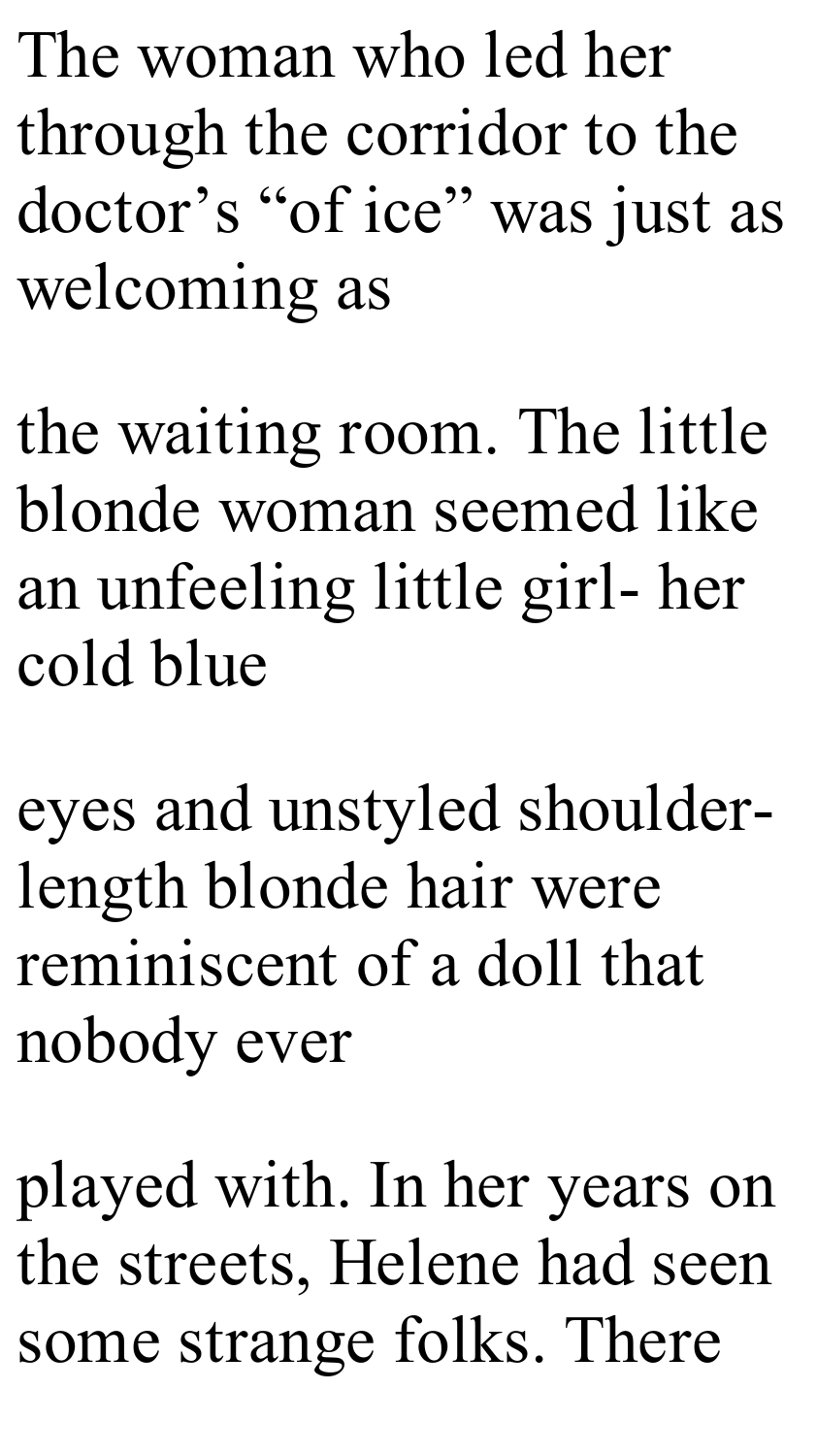was

Nancy, whose wild eyes stared in two different directions, leading to her untimely demise by

truck.

"*Bless her soul,* " thought Helene.

There was Ricky, who was also Justin and Taylor and Rob, depending on when you talked to

him- he wasn't quite right in the head, especially during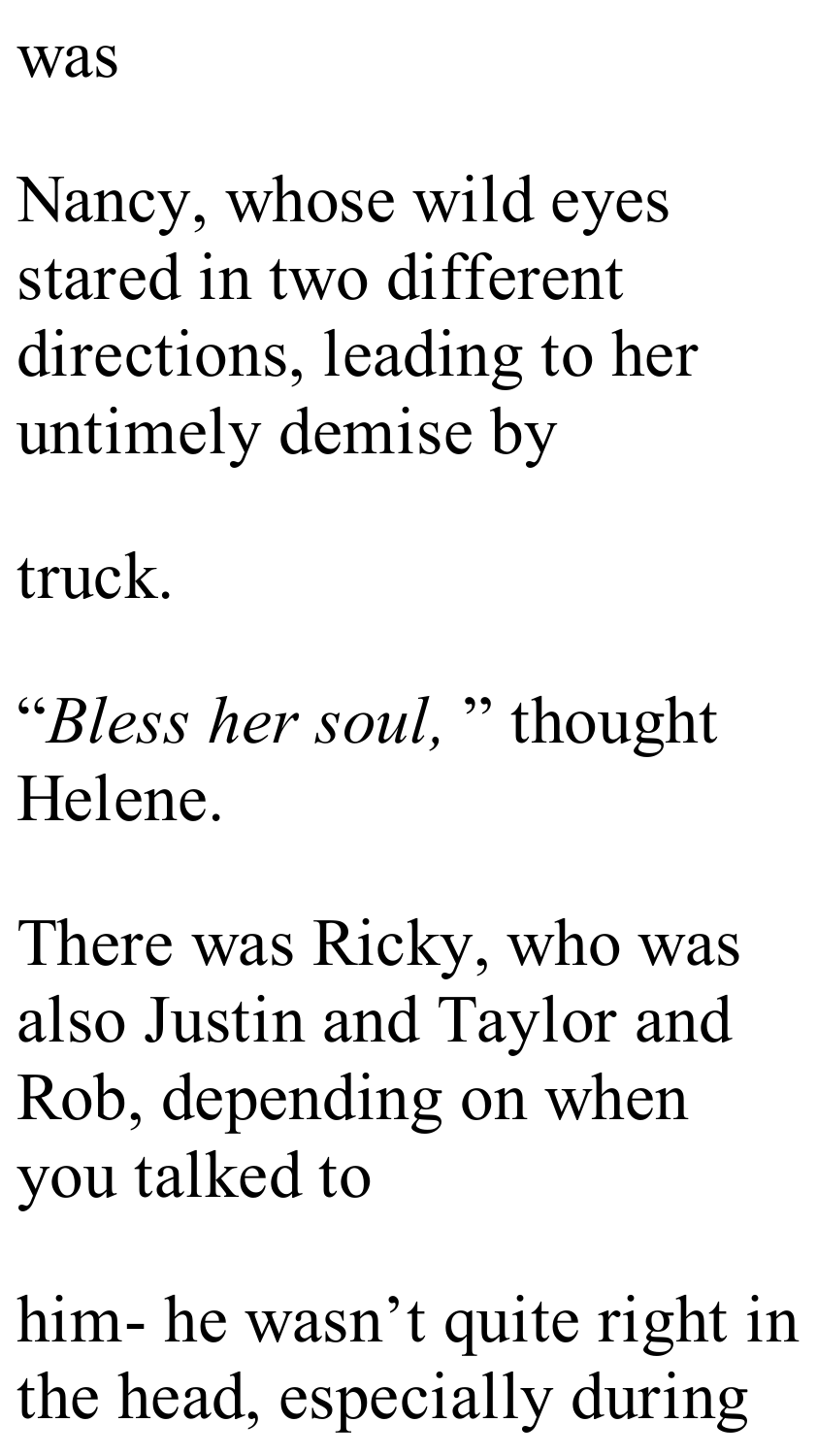the summer.

In all her years on the street, she'd never met a lonely doll. She mustered the courage to ask

a question.

"Hey, what's your name?"

"Josephine." She spoke just above a whisper, her gentle voice finding little haven in the once-

white walls of the long, dim hallway. She couldn't help but feel that Josephine had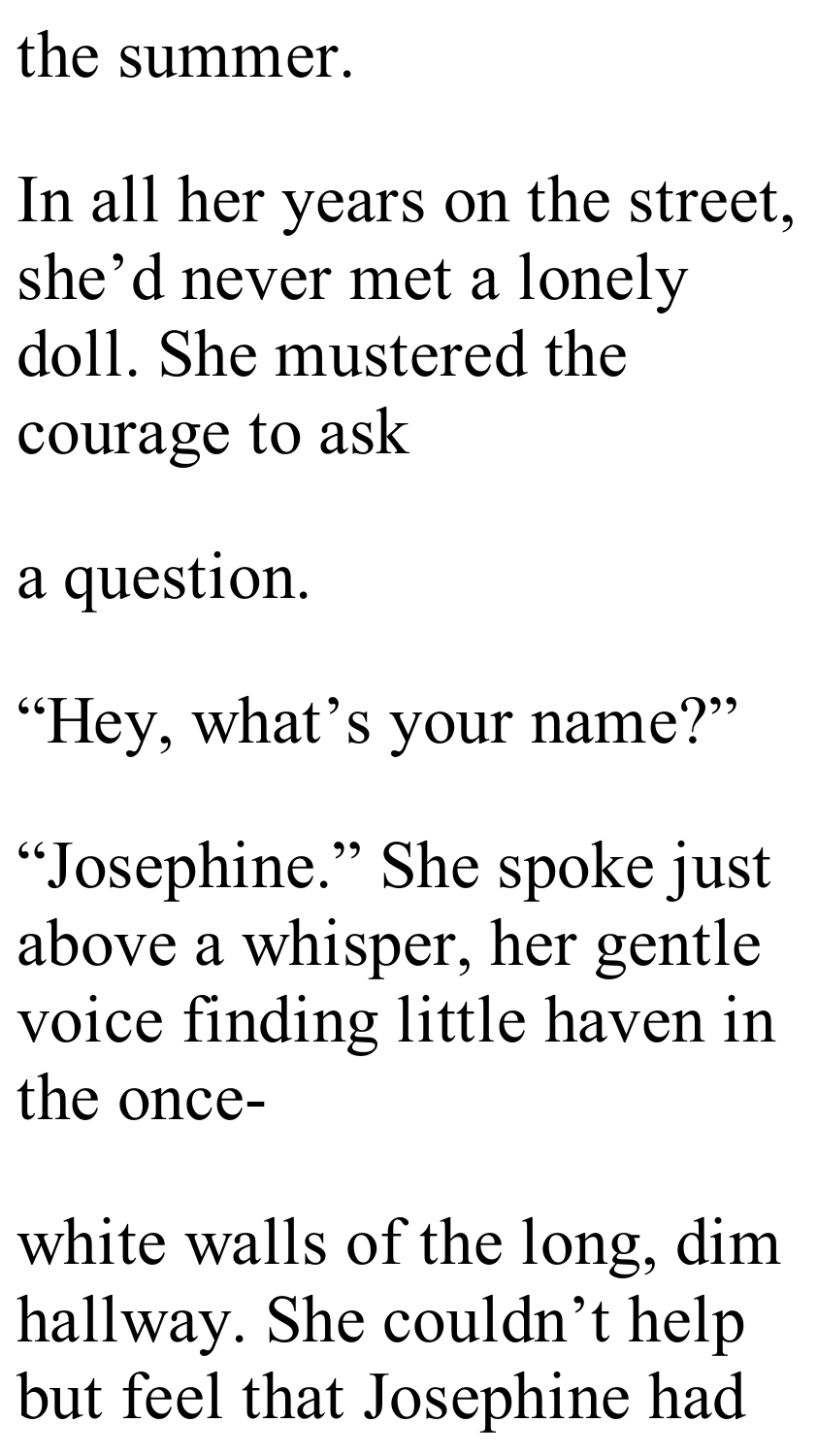# dismissed

her in some way- her apathy did nothing to allay her fear.

She was absolutely convinced that what she was doing was wrong, but nightmarishly, her

legs kept dragging her forward. In spite of the fact that her actions would cost a life, she

couldn't

"So, Josephine, how long before I need to come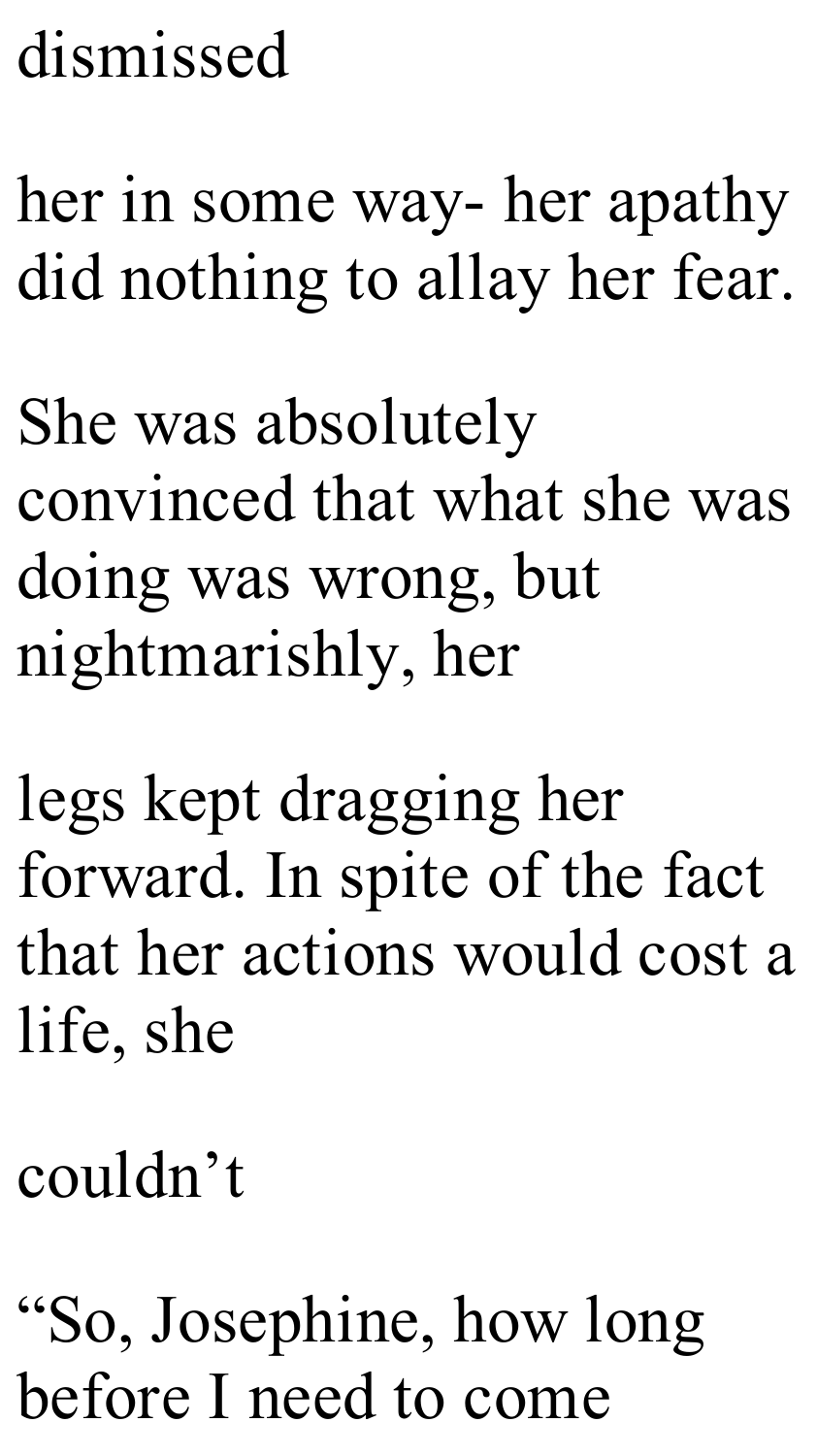#### back?"

"Expect an ordinary gestation period, " came the quick and soft reply, a rehearsed thing worn

down by practice. "Return on the first Monday of the next month for a checkup. During the

final trimester of your pregnancy, you will receive room and board at no expense."

"Thanks." Helene's shaking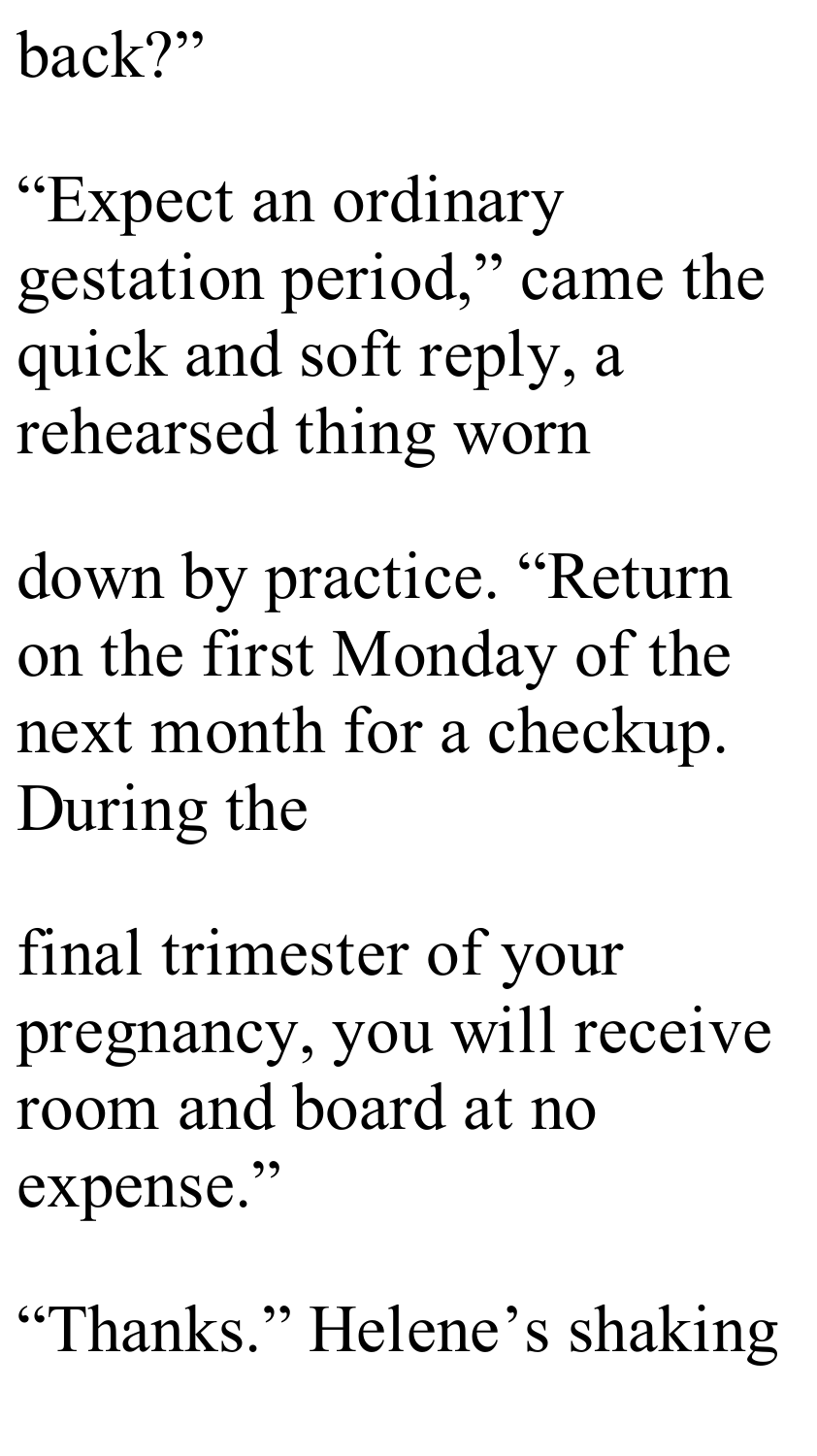hands and quaking legs found no solace in Josephine's words.

They were too cold to stop the shivering.

Josephine led Helene to a door at the end of the hallway.

"This is where the procedure will take place. Please remember to return for your checkup next

month."

Helene did her best to show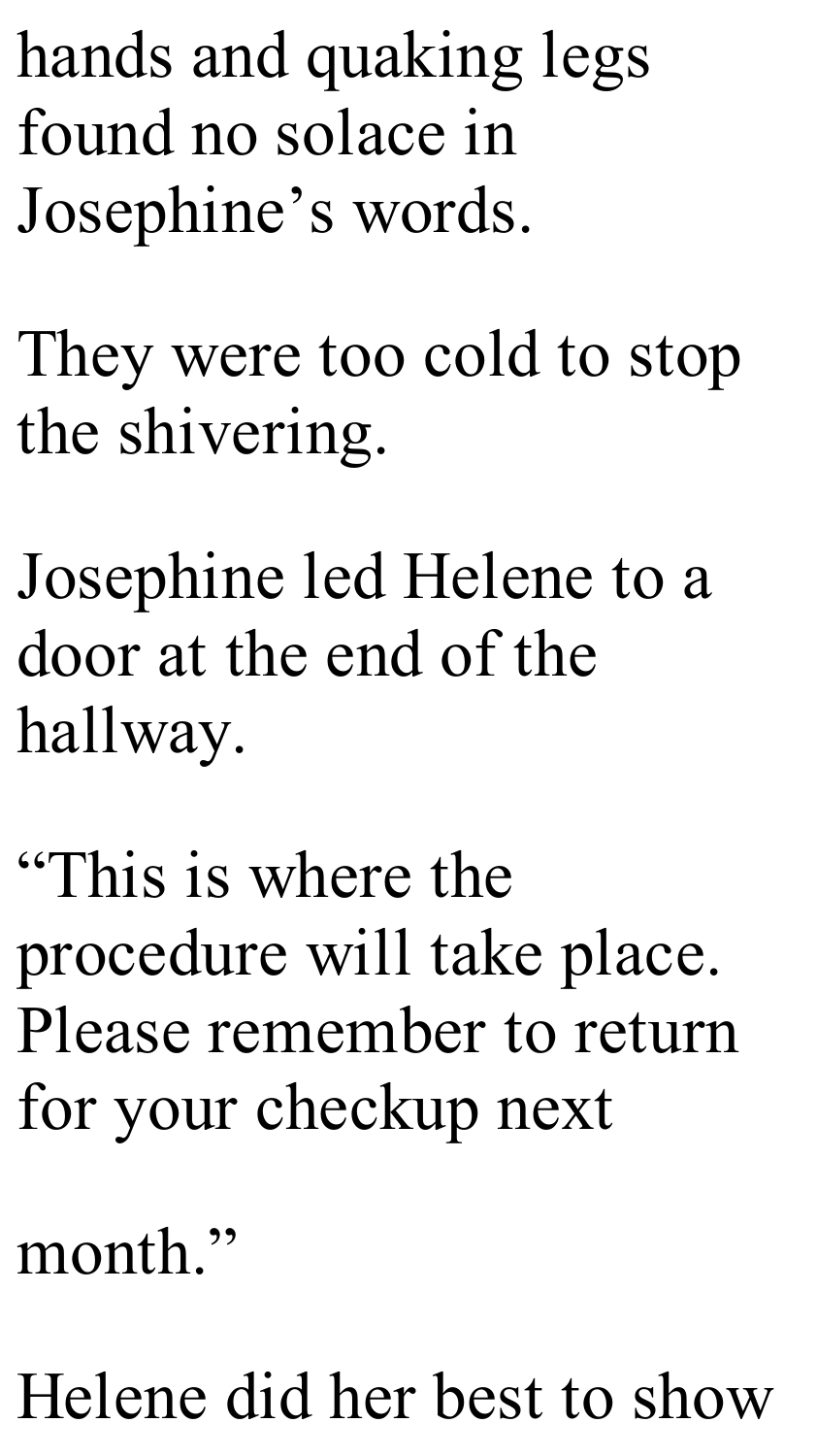## her gratitude. "Thank you so much, " she gushed nervously, "This

is an amazing opportunity for a girl on the streets."

Josephine walked away. Helene's hands shook as she grasped the worn silvery knob, and

she stole a quick backwards glance. Josephine was advancing down the hallway

mechanically- she could've been a doll.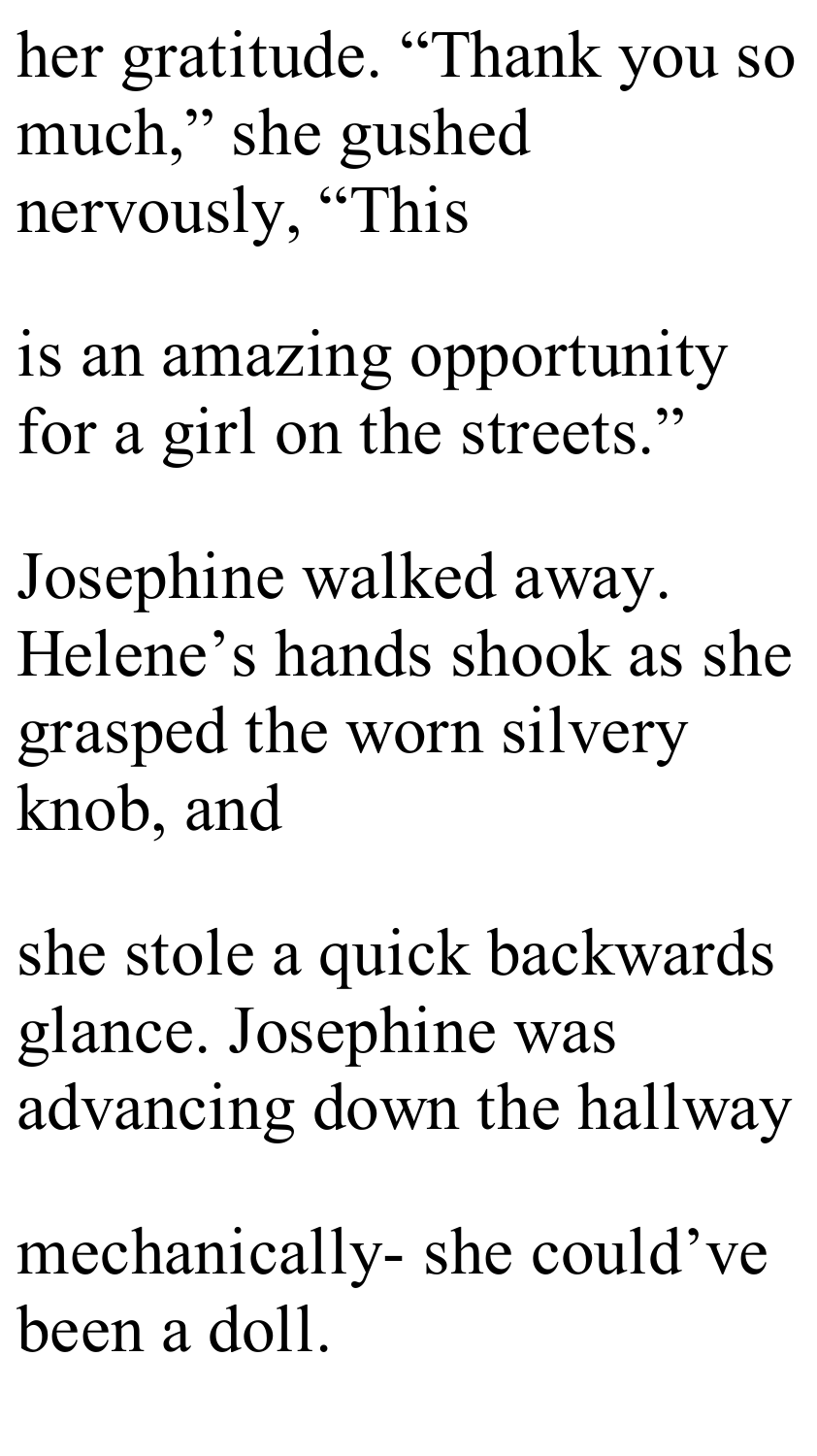## Helene opened the door.

-

Rose sat in the waiting room, her legs wrapped one about the other, wringing her hands

beneath the portentously flickering fluorescents. She'd been without an address for the past

few months. Having had a falling out with her parents (who promptly evicted her from the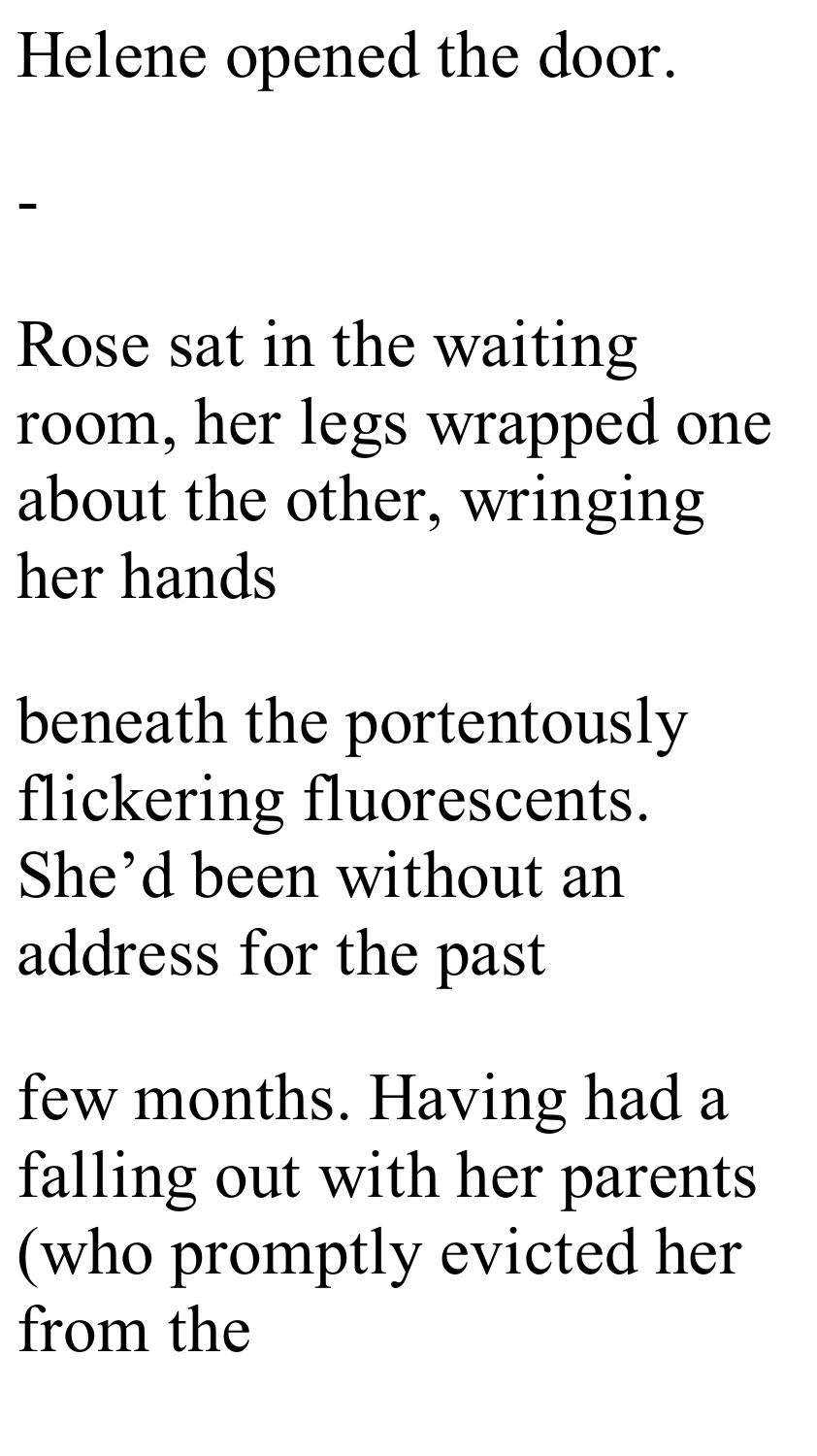warmth of their home), Rose found herself sleeping in a stranger's garden. It wasn't too bad

during the summer monthsa Rose sleeping in a flowerbed was, to her, somewhat poetic.

The trouble was winter. When the cold and frost and snow come with their teeth and claws,

roses don't tend to fare particularly well- especially if they're strange girls in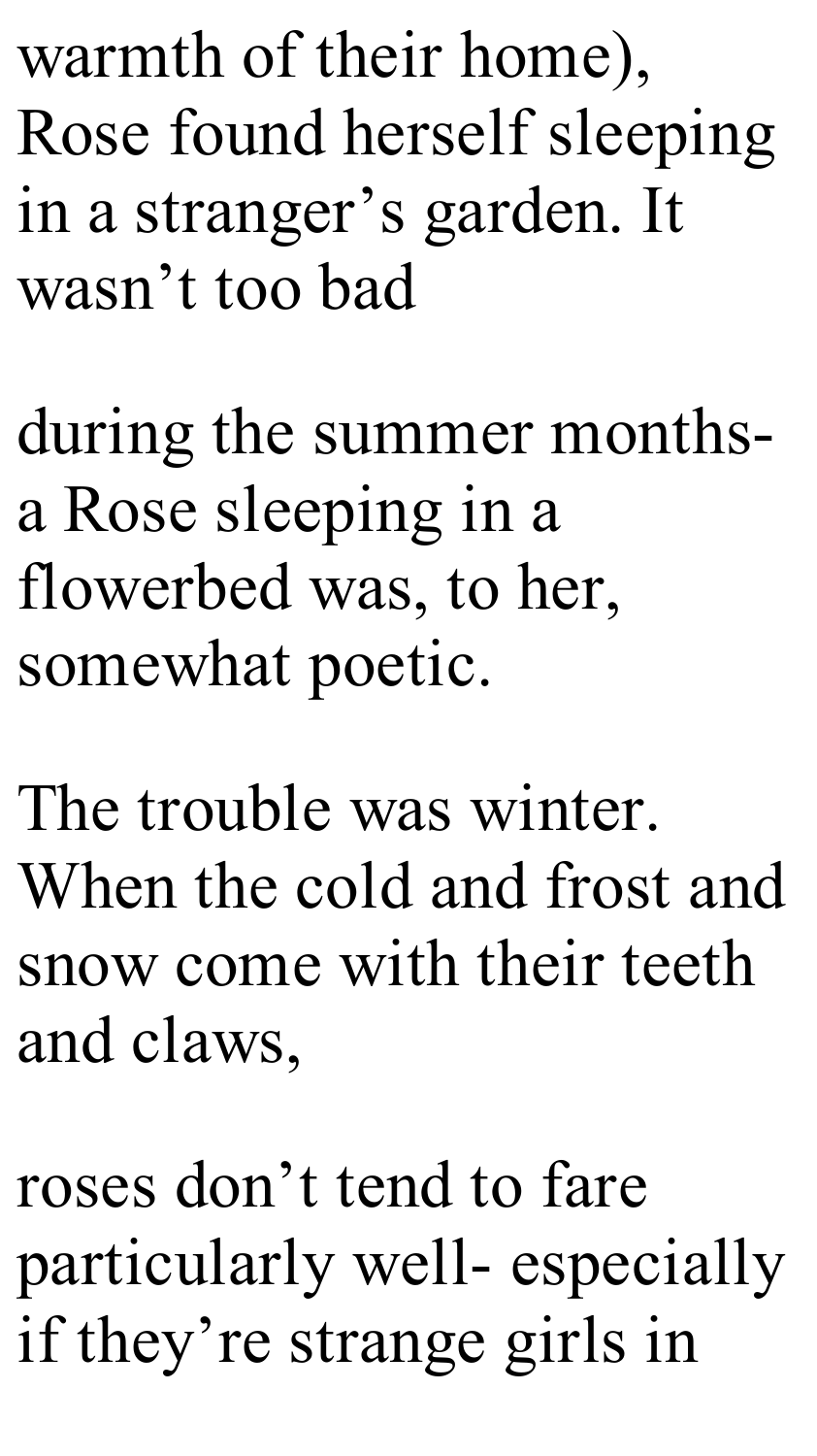# their early

twenties with no employment to speak of, trespassing in the gardens of strangers.

She spent her days doing funny things for funnier bits of money- she often recycled things in

exchange for a bit of money- she often wondered where the cans and bottles wound up

going- not that it mattered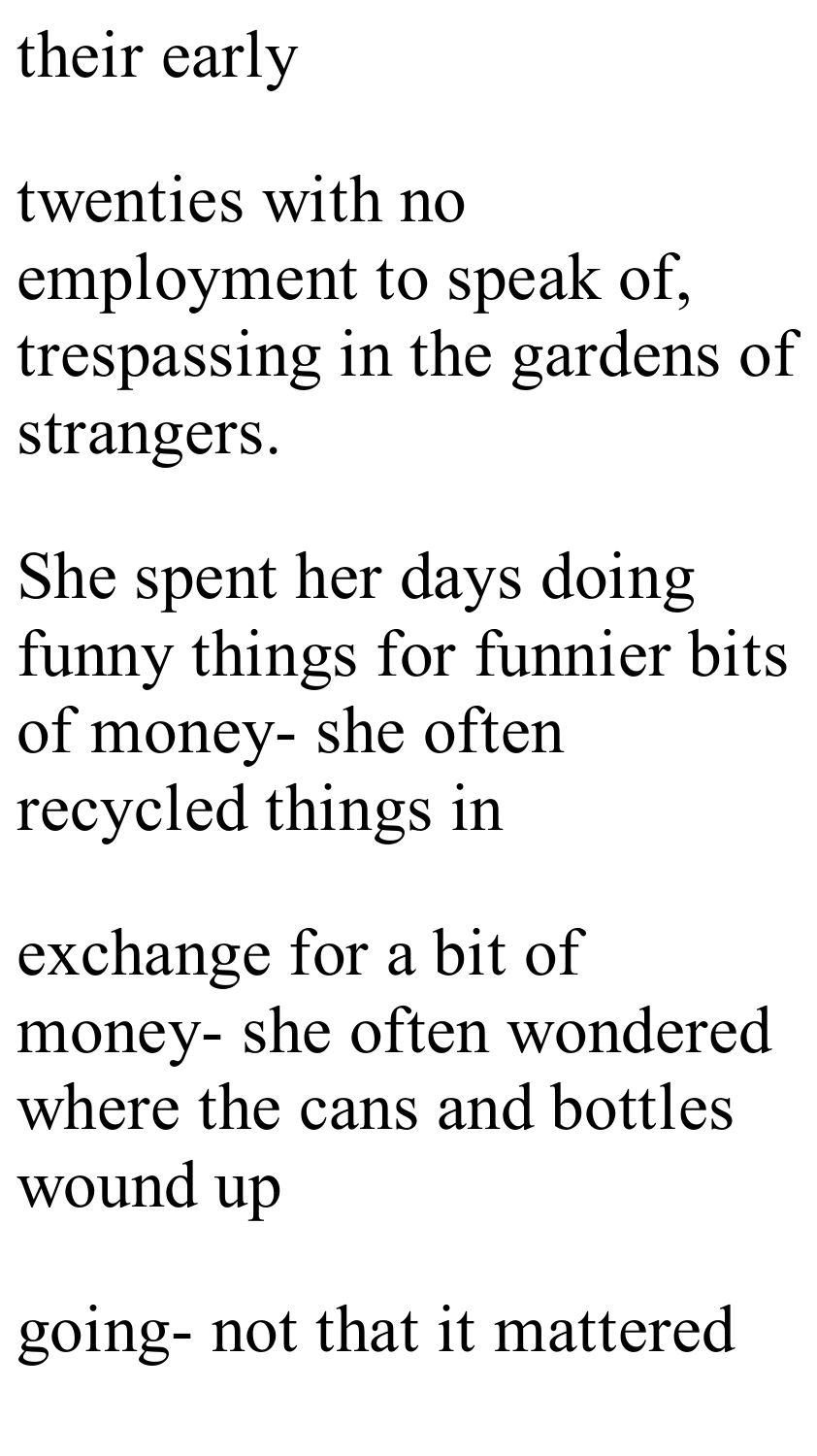much to her.

She spent her nights looking for a suitable garden- she wouldn't trust any old flowerbed- she

looked for gardens with plants tall enough to obscure her dozing form.

On a particularly cloudy, specifically nondescript day, Rose was collecting cans on the street

when she was approached by a short man in semi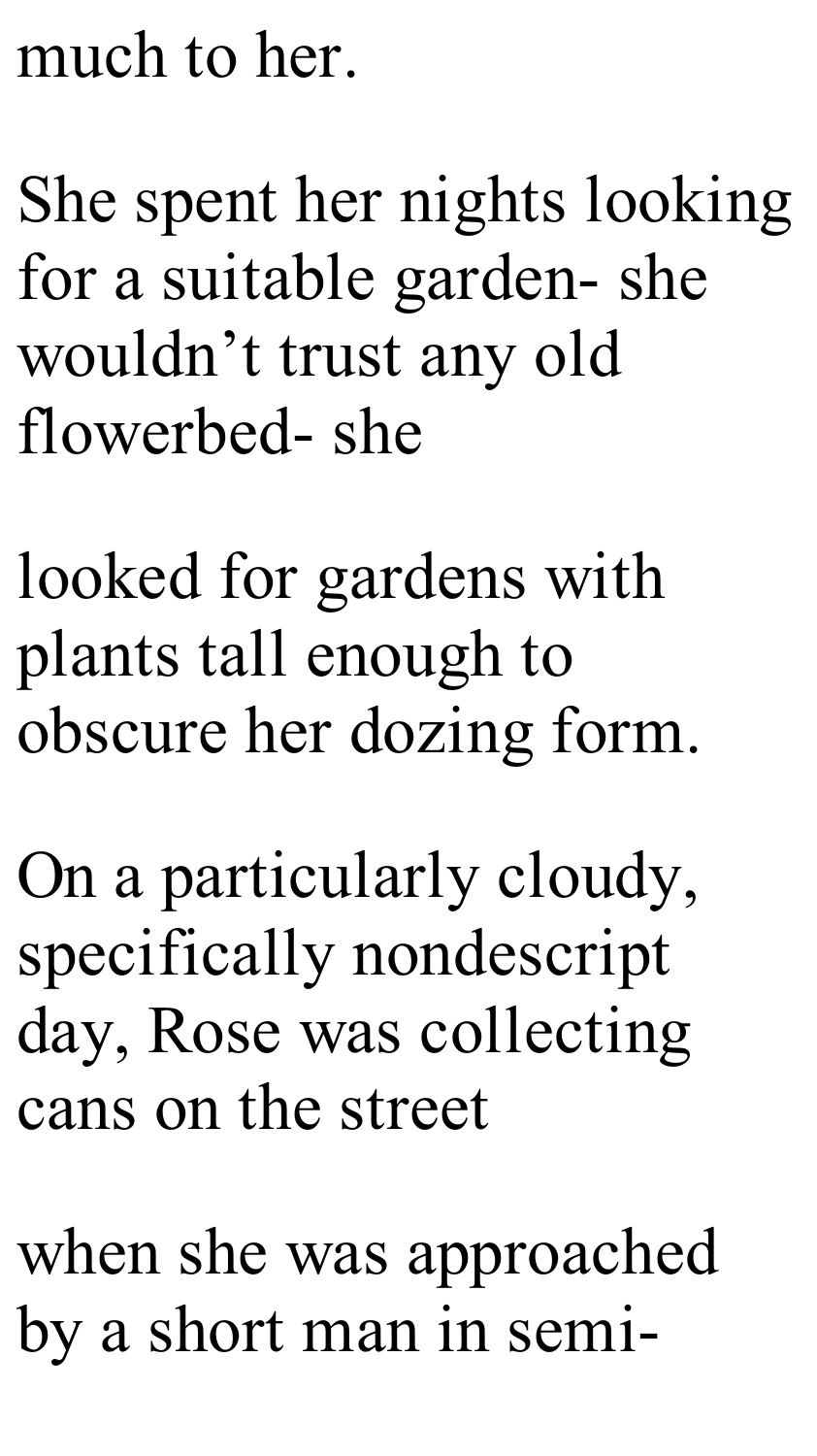formal clothing- he introduced himself as

Victor. He told her about an opportunity to make an honest living and help a couple whose

newborn was in danger. Reluctantly, she gave this strange, short person her trust.

And now, here she was, waiting to become surrogate mother to a clone.

The door at the far end of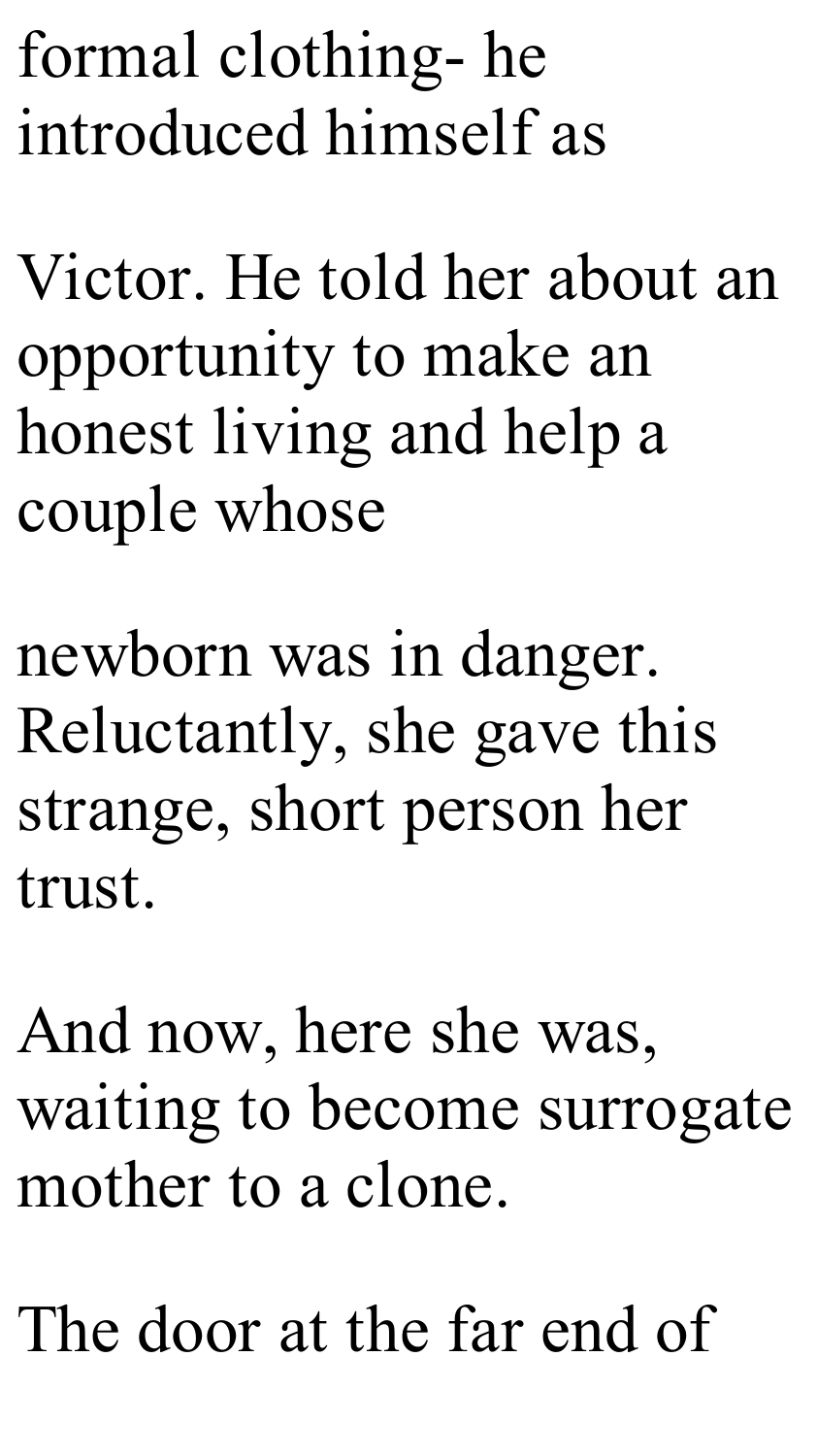the room swung open, and Josephine walked in.

"Doctor Valentine will see you now."

Rose unfurled her legs and sprung up, her hands slick with sweat.

"W-what- is it happening now?"

"Yes, you'll be implanted with an embryo, " replied Josephine flatly.

Rose's nose turned red, and her voice began to quake.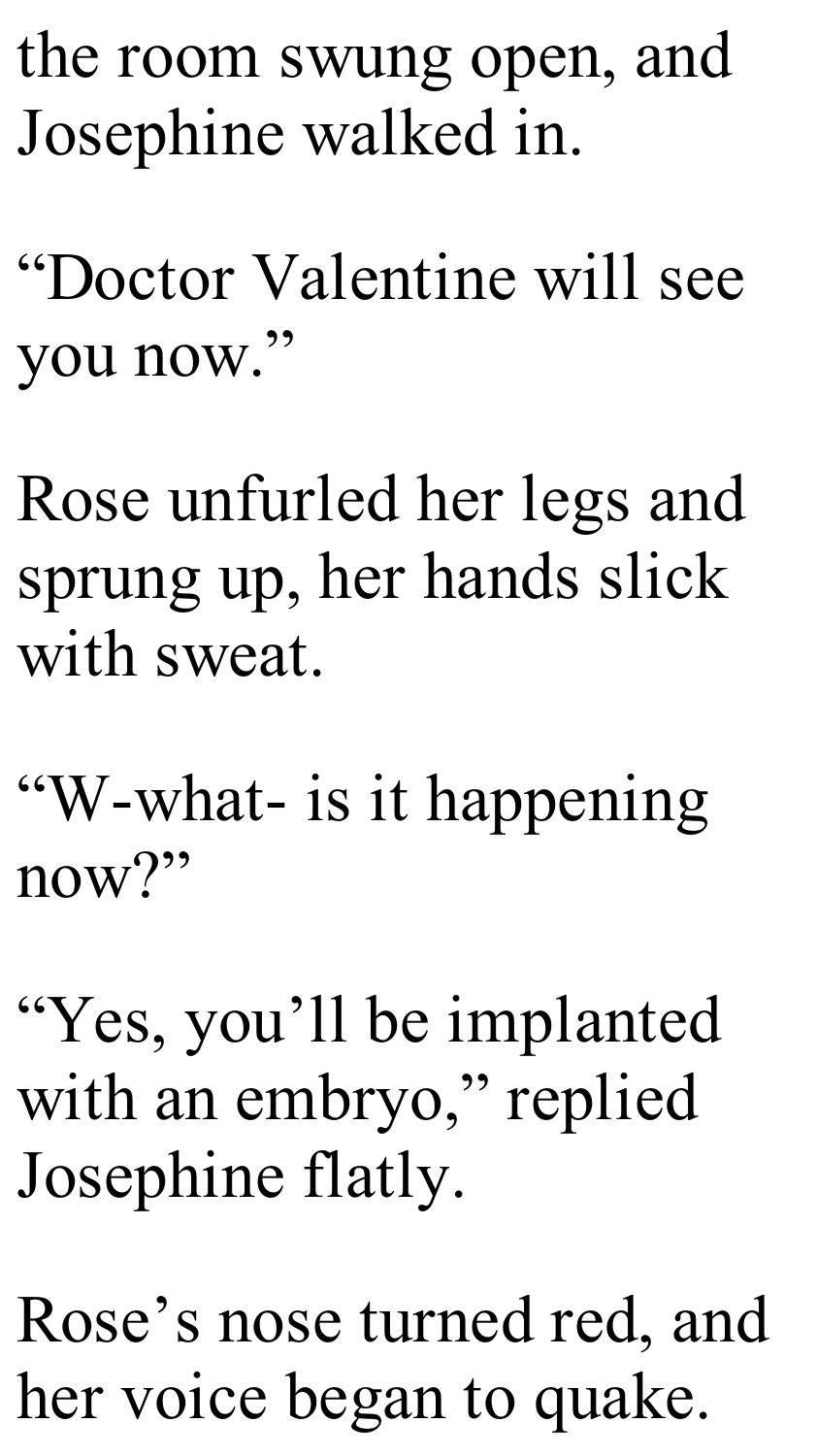"What happens next?"

"You'll become pregnant and give birth to the clone of a child whose liver is in need of

replacement. You'll be paid monthly, unless you opt to stay here for the entirety of your

pregnancy, in which case, you will receive a stipend upon the child's birth."

At this point, Rose was crying. Josephine took her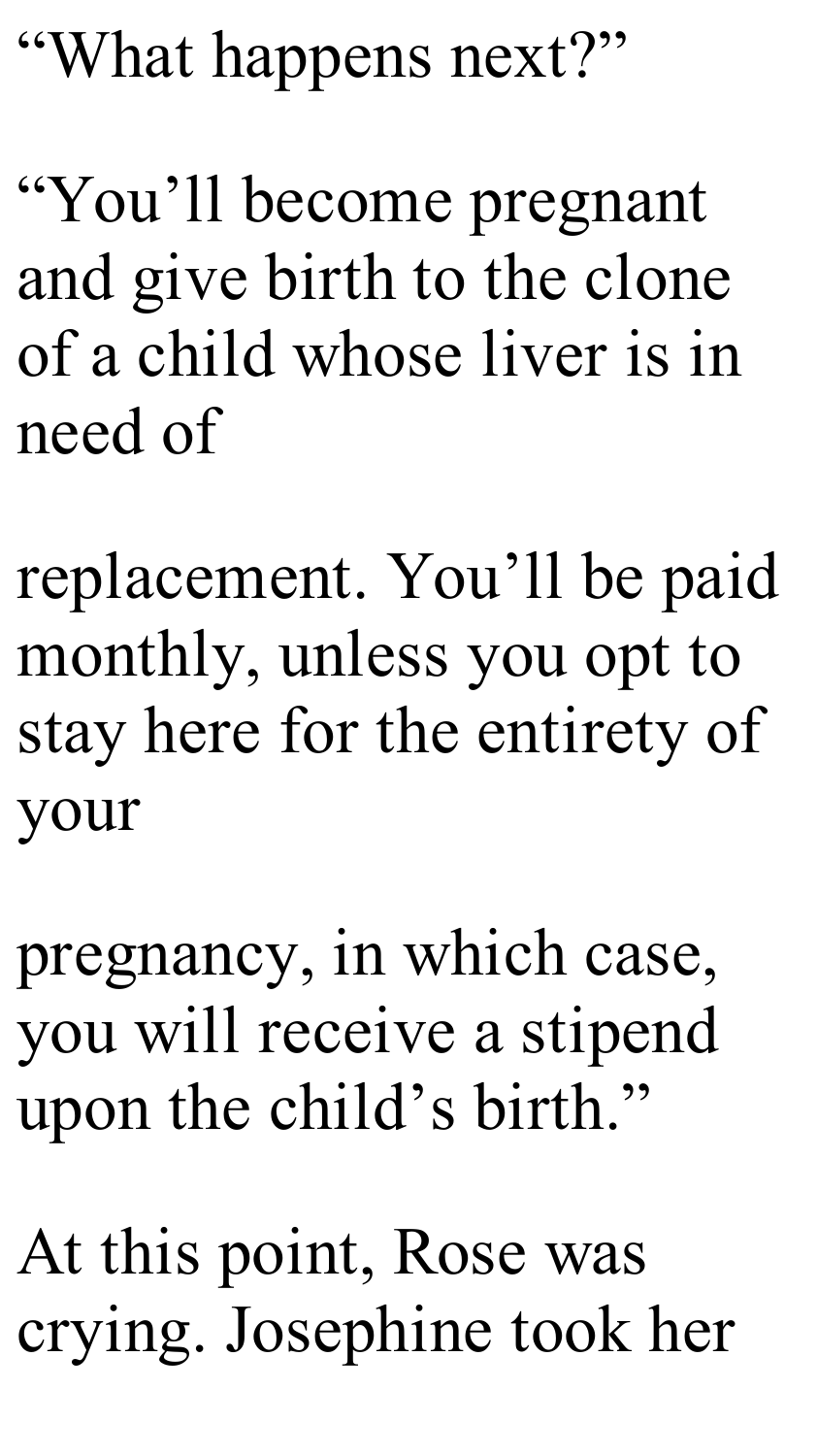hand, and half-led, halfdragged her to the

hallway.

"You need not worry, the risks are minimal. There have been no casualties in this program

thus far."

Rose sobbed.

"You need to hurry, the embryo will not remain viable if you continue to delay." Rose nodded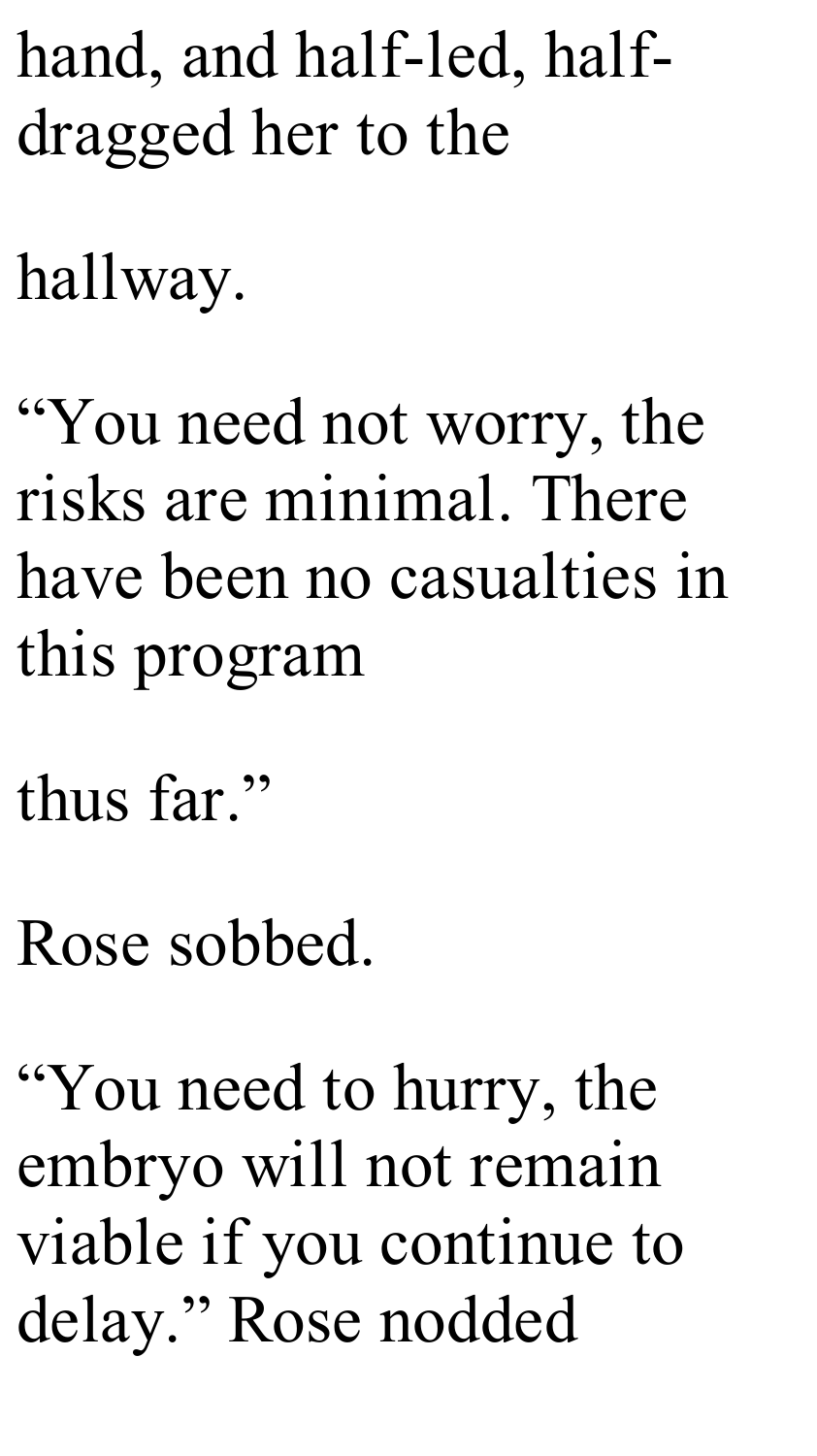and sharply inhaled in an attempt to clear her nose. She couldn't stymy the little seeds of hate

in her heart against Stuqe. She hated the place that was giving her food and shelter and

money.

"Will I, " she asked through gritted teeth, her demeanor thorny, "be able to name the child I

give birth to?"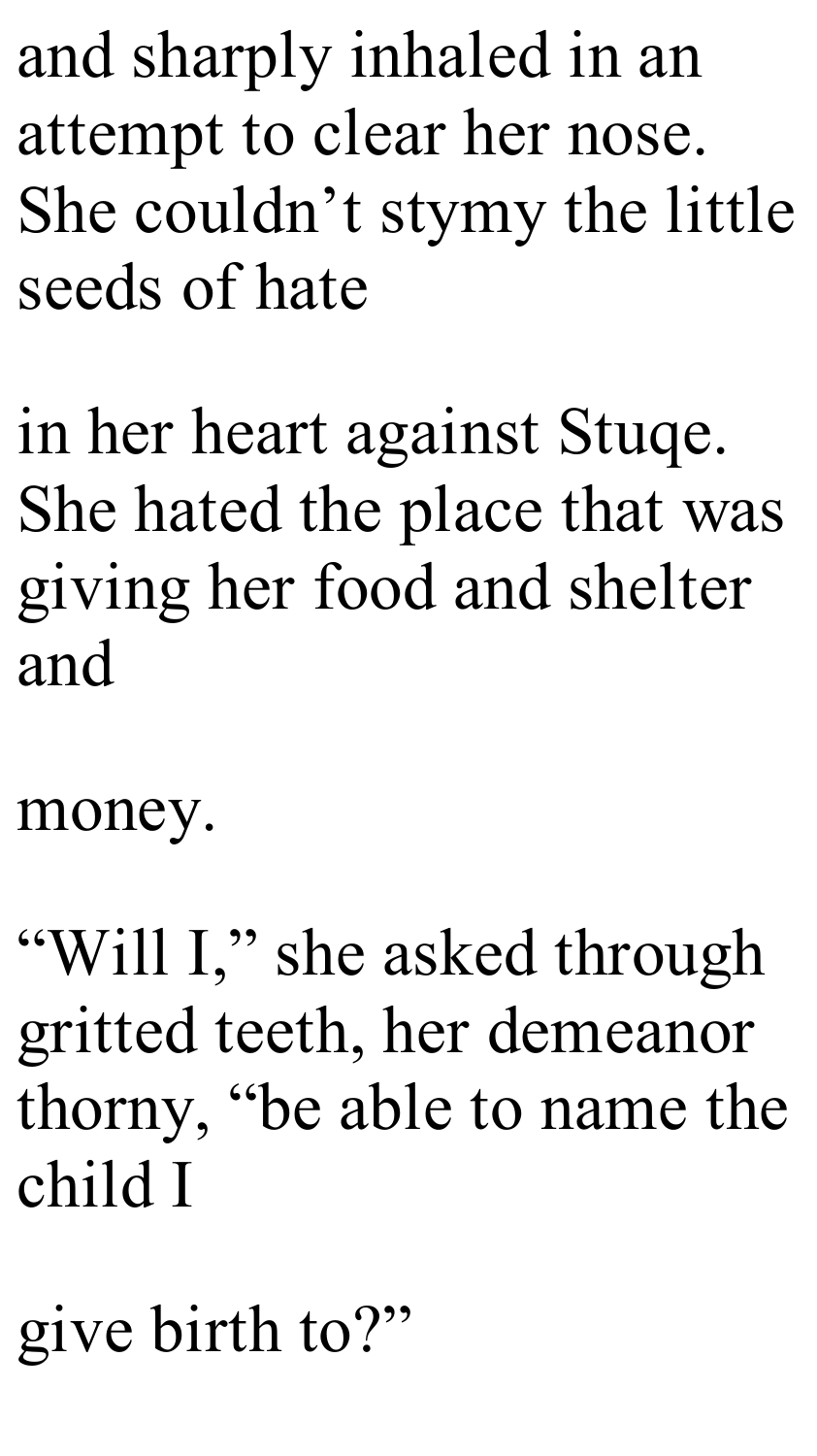"Whatever you want."

Trusting Stuqe seemed to be a mistake, one that she couldn't revoke or erase. Rose wiped

her eyes with her free hand, and though her view was fuzzy, she could see that she'd reached

a dead end- the door.

"This is where the procedure will take place. In a month-"

"Josephine, I hope it's not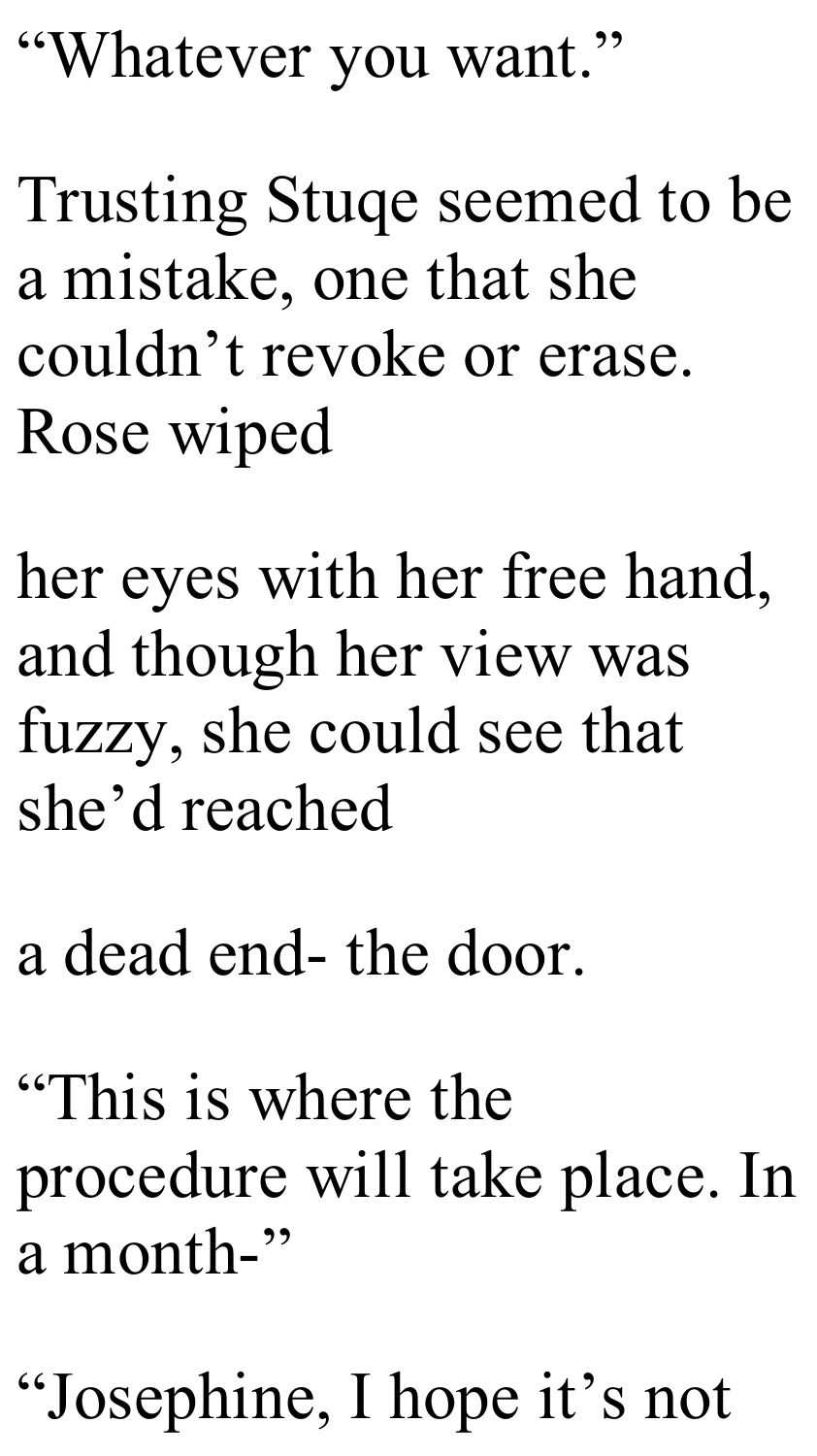too much to ask, but could you… Could you come with me?"

Josephine opened the door and walked into the operatory.

"In a month, you will be expected to return for a check up, " finished Josephine.

Doctor Scott Valentine stood beside a gurney in the middle of the harshly lit room, frowning.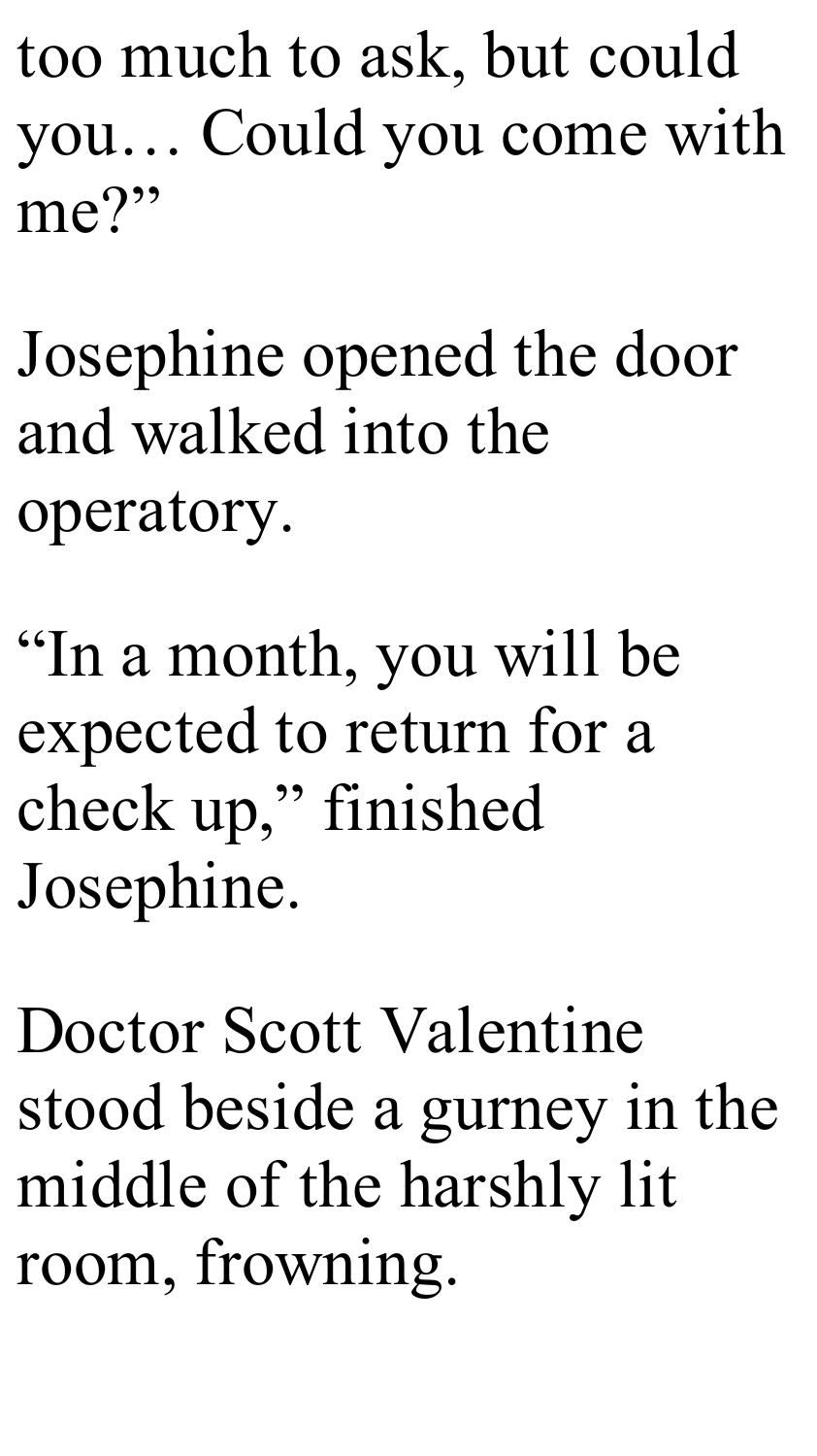"*How queer,* " thought Doctor Valentine.

"*Josephine has never led anybody into the operatory before.* "

He handed his quivering patient an orange plastic clipboard with several sheets of paper

attached.

"I don't expect you to read it all. I haven't," he shrugged. "Just look at the last sheet, check the box if you plan on living here, and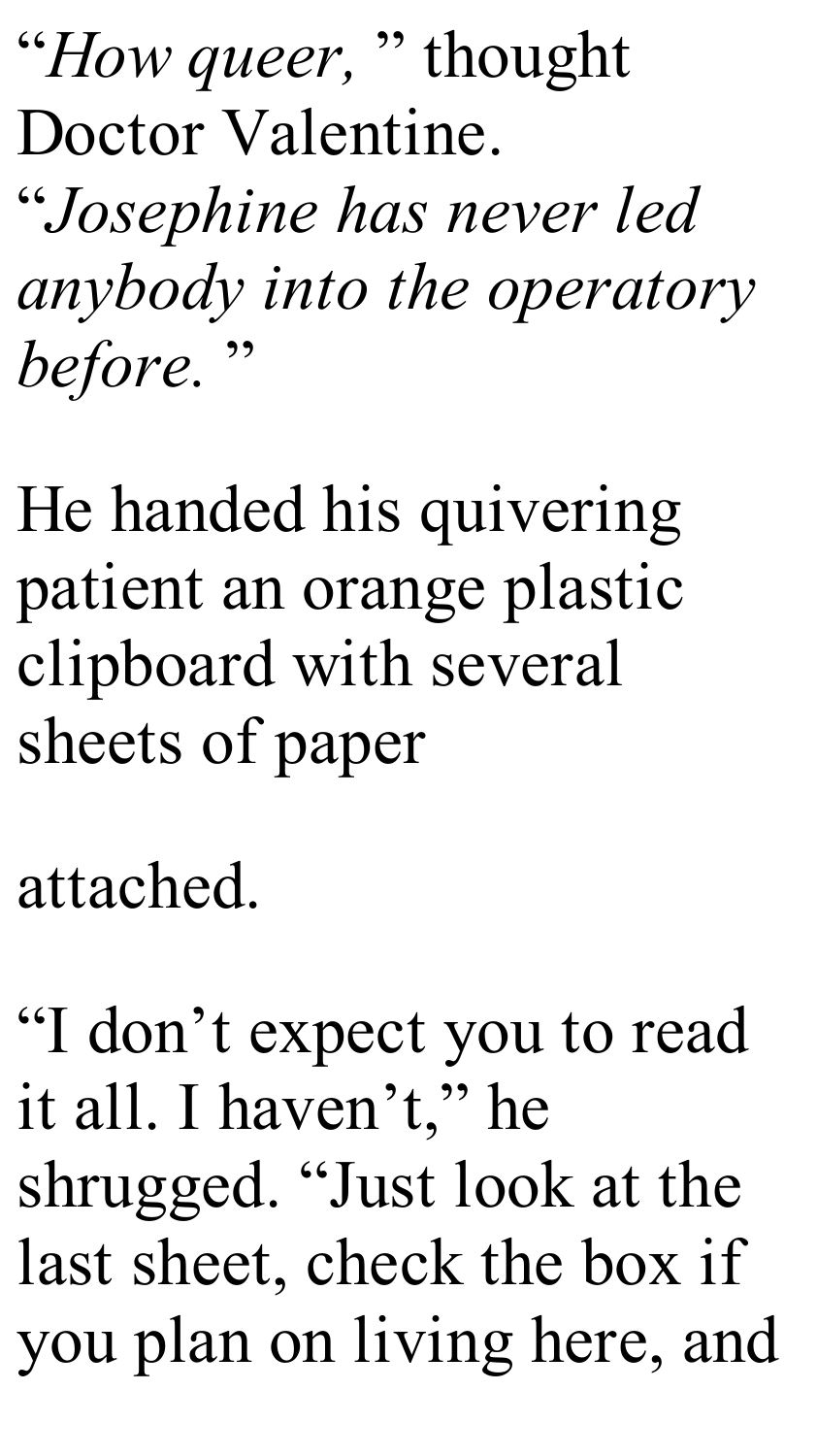sign the bottom line." Rose nodded vigorously, her black

hair bouncing vertically. The clipboard seemed too big for her hands.

Soon, the minimally legal documents were signed, and Rose lay on the table as Doctor

Valentine prepared to anesthetize his patient. She squinted up at the unforgiving fluorescent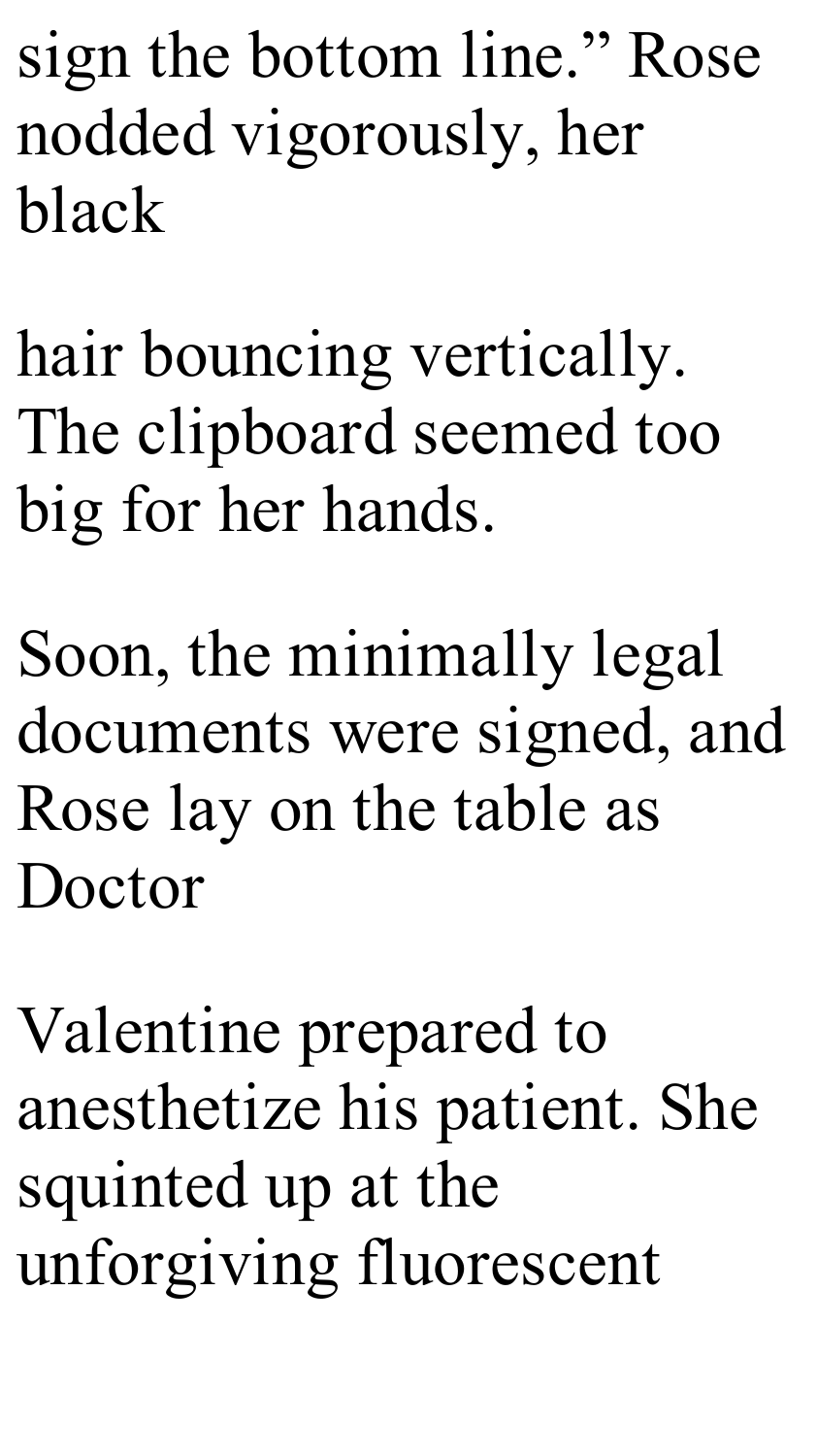lights and glanced around the room. She thought about how this place could pass for an

actual doctor's of iceunlike the rest of the building that she'd seen, this place was kept

relatively clean. The unmarred white walls were home to cabinets and shelves of instruments

and substances and syringes and tiny glass bottles.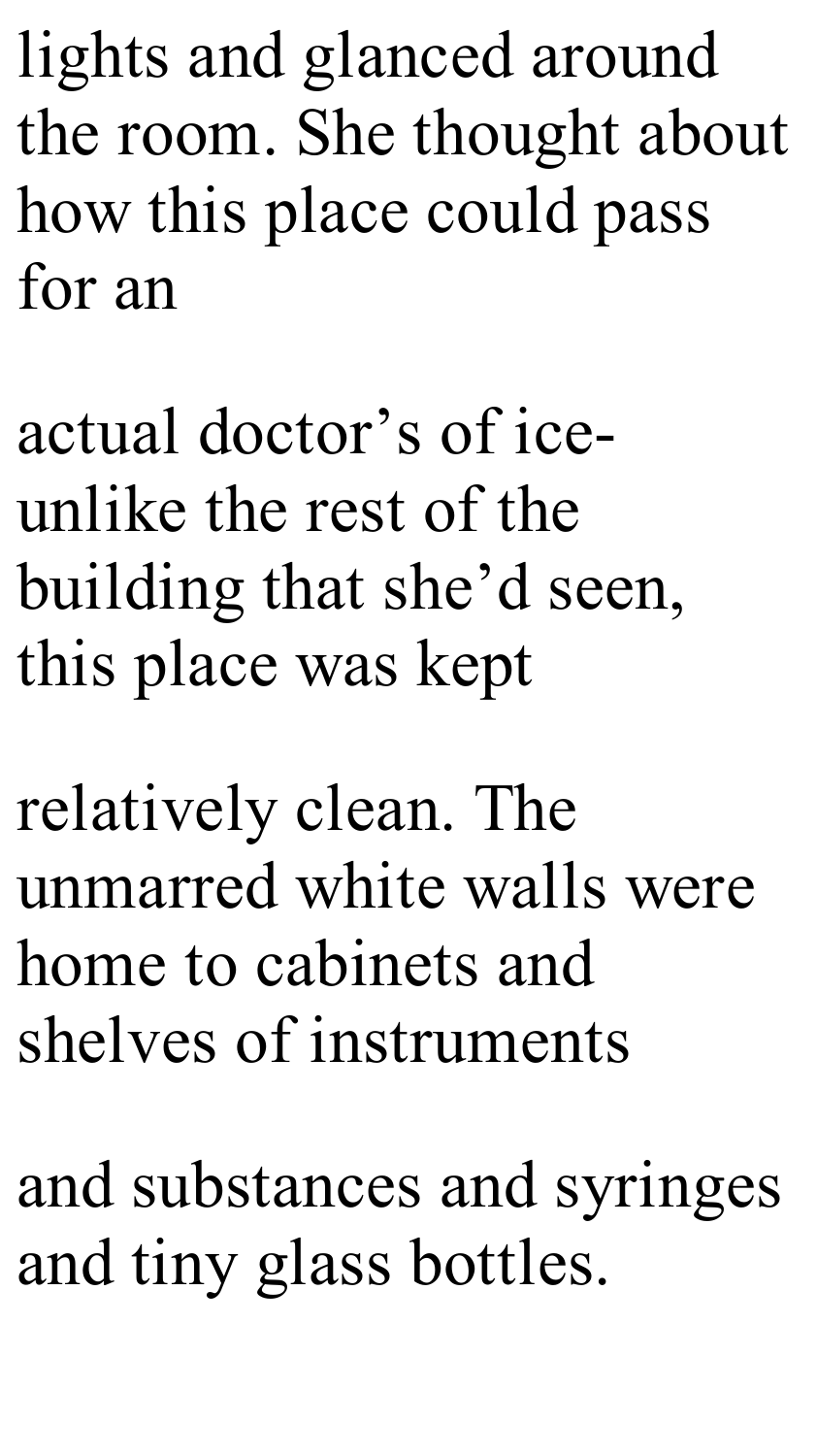For a moment, she was comforted by the relative normality of the place.

"Hey, Doctor Valentine, if you had a kid, what would you name it?"

The doctor paused a moment- his bright blue eyes had involuntarily filled with water.

"I asked a patient that very question It was a long time ago.

"What did she say?"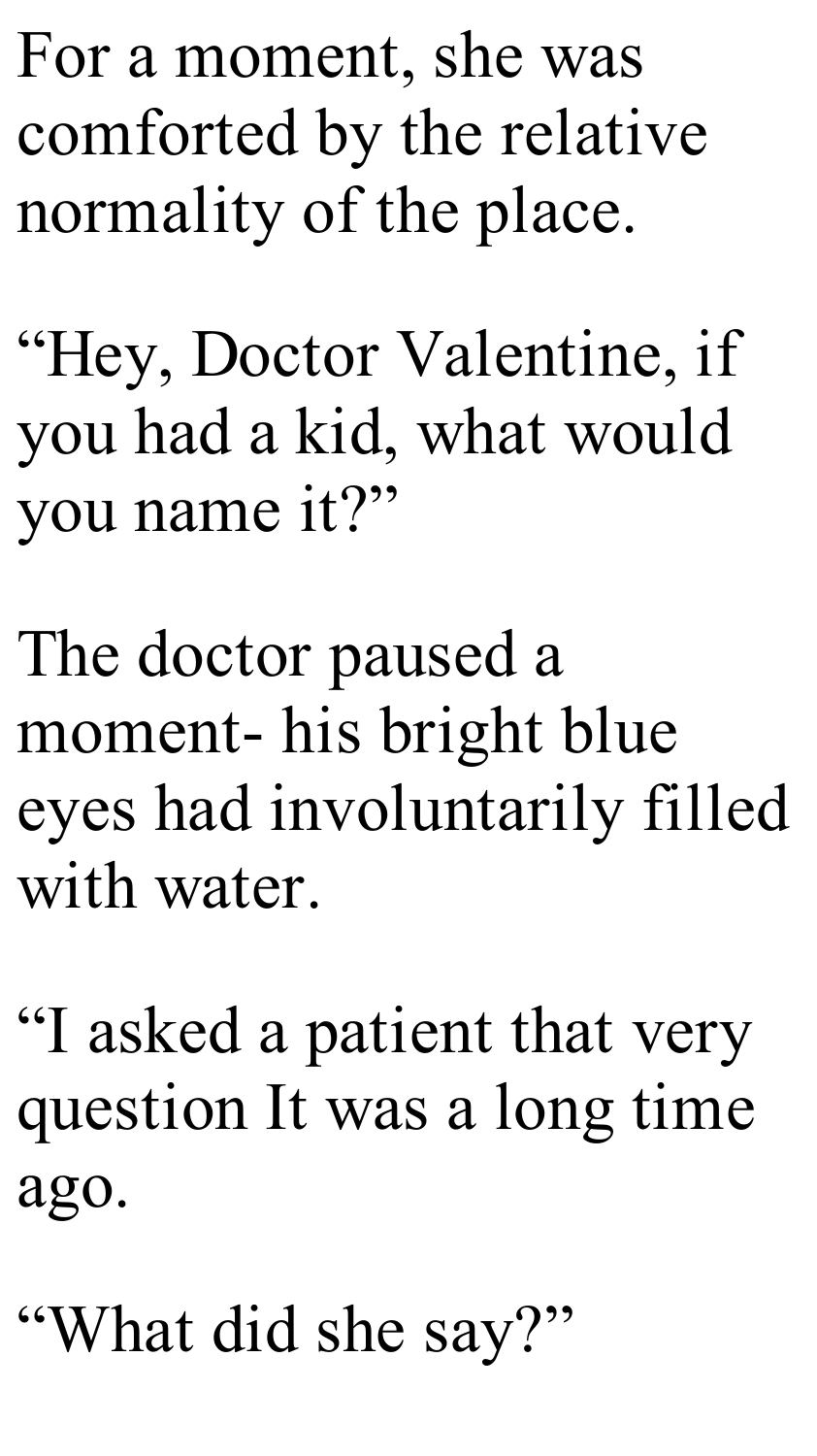Doctor Valentine smiled sadly. "Josie, what would you name a child?"

Josephine stood beside the bed- though her feet were planted on the filthy tiles, she seemed

to be floating purposelessly in the room.

"Cammie, " she replied unhesitatingly.

Rose winced as Doctor Valentine impaled her arm with a syringeful of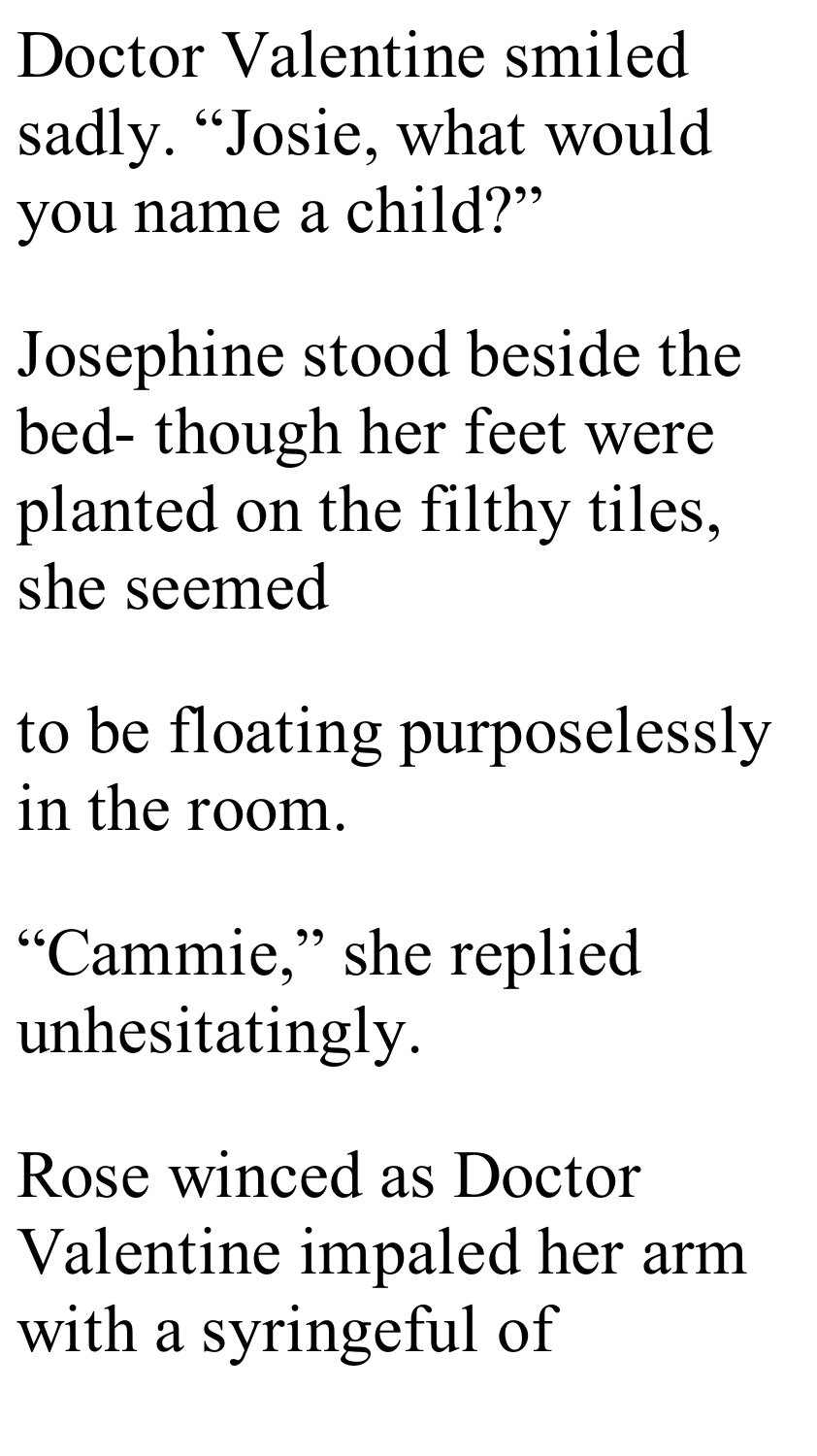#### anesthetic. She hadn't

expected that meant something to stop her from feeling would hurt so much.

"Sorry about that, but here at Stuqe, we needed to develop an anesthetic that we could be

sure wouldn't harm the embryo, " he sighed. "So, now I'm asking you. What would you name a

child?"

Rose's eyes felt as though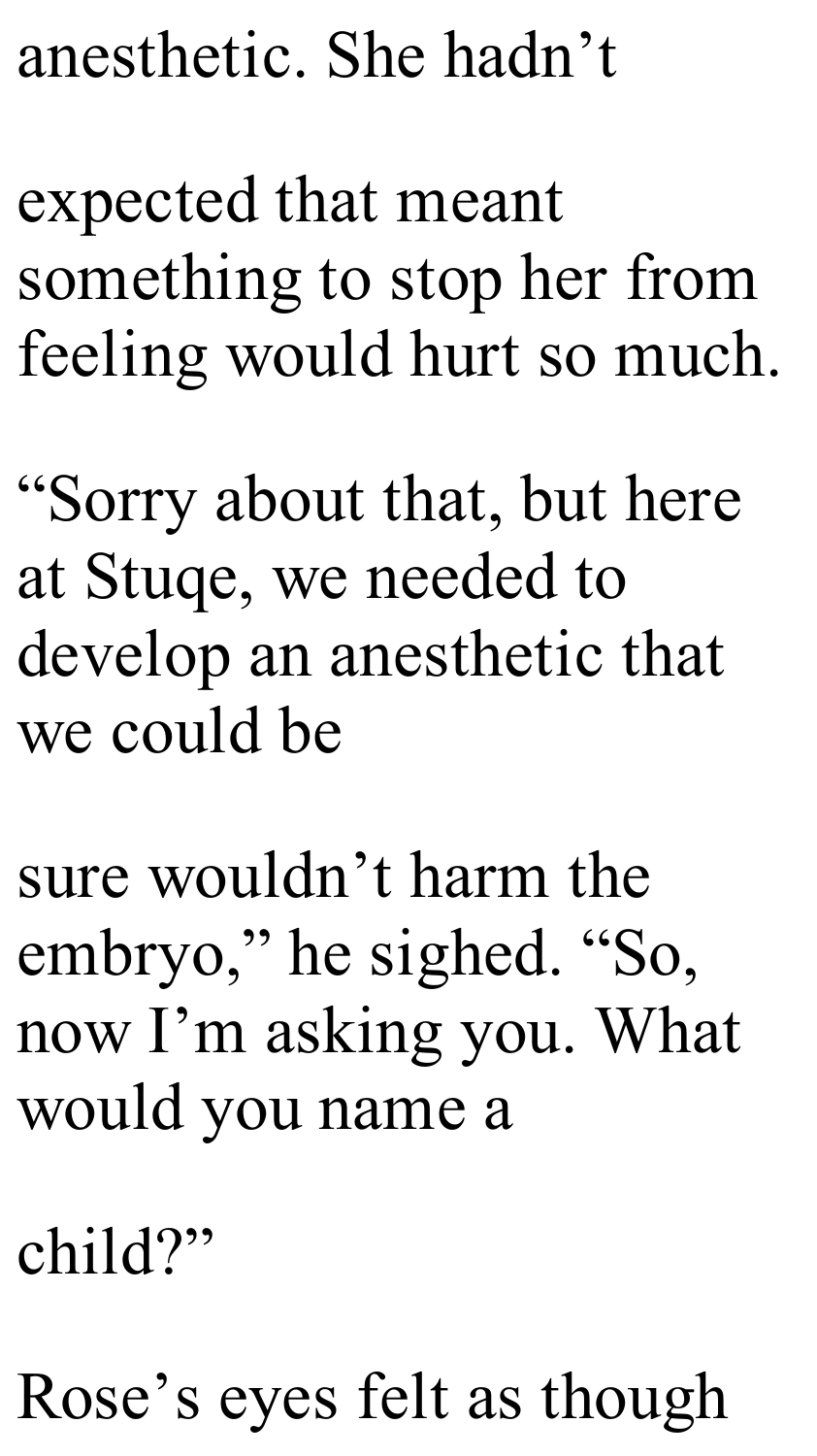they were falling shut, and she replied with what she thought

sounded something like "Allie" , as she drifted past the edge of consciousness.

"Good job, Josie, " Doctor Valentine said to his daughter as he put on a surgical mask. For a

moment, he thought he caught the glimmer of a smile in Josephine's face. He couldn't be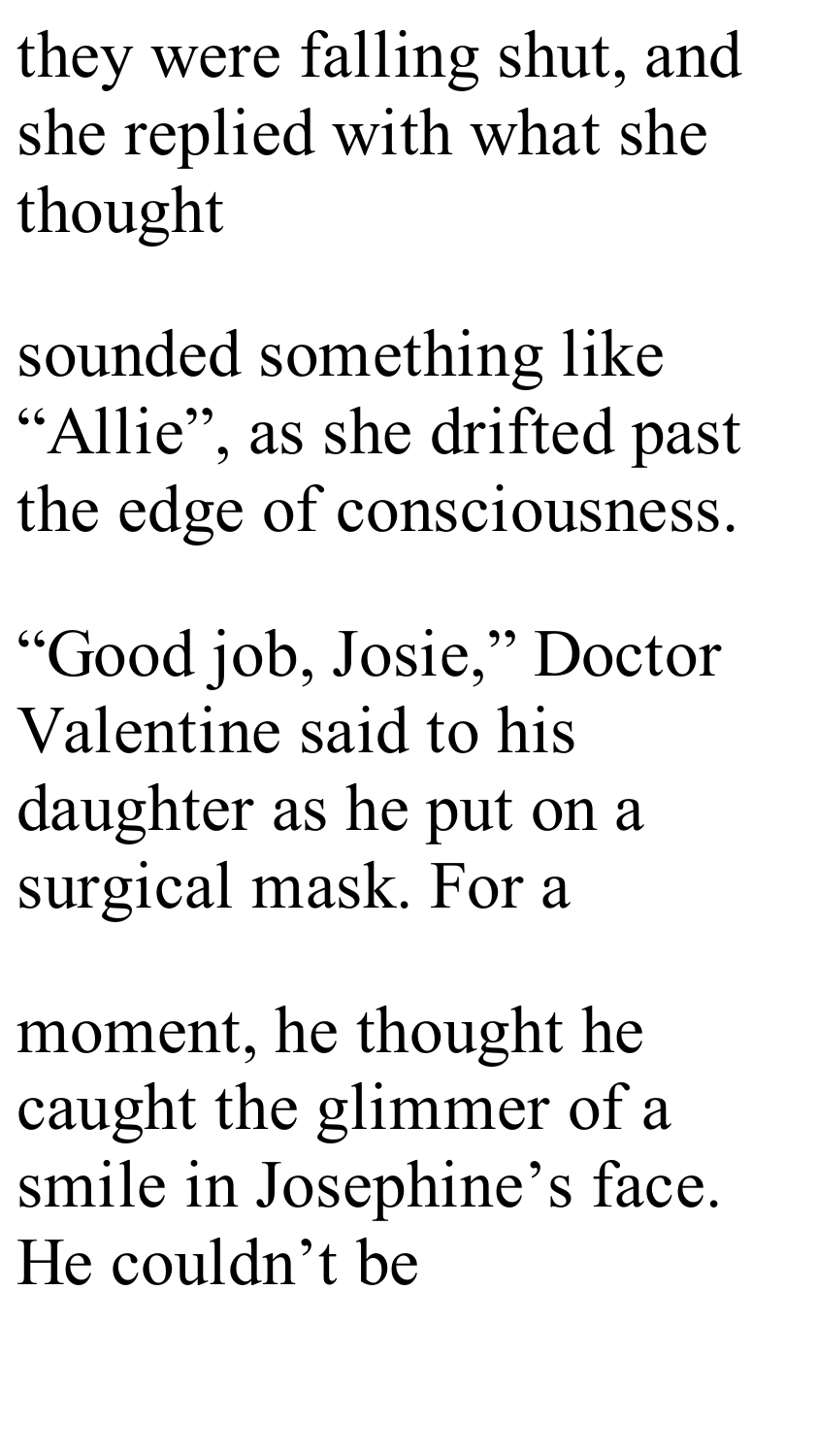sure if that's what he sawhe could never quite be sure with Josephine. Doctor Valentine

never thought himself to be particularly good at understanding people- he understood enough

psychology that he could accurately mimic a doctor with a caring bedside manner. Josephine,

to him, she was smoke on the wind. He always saw her, but could never catch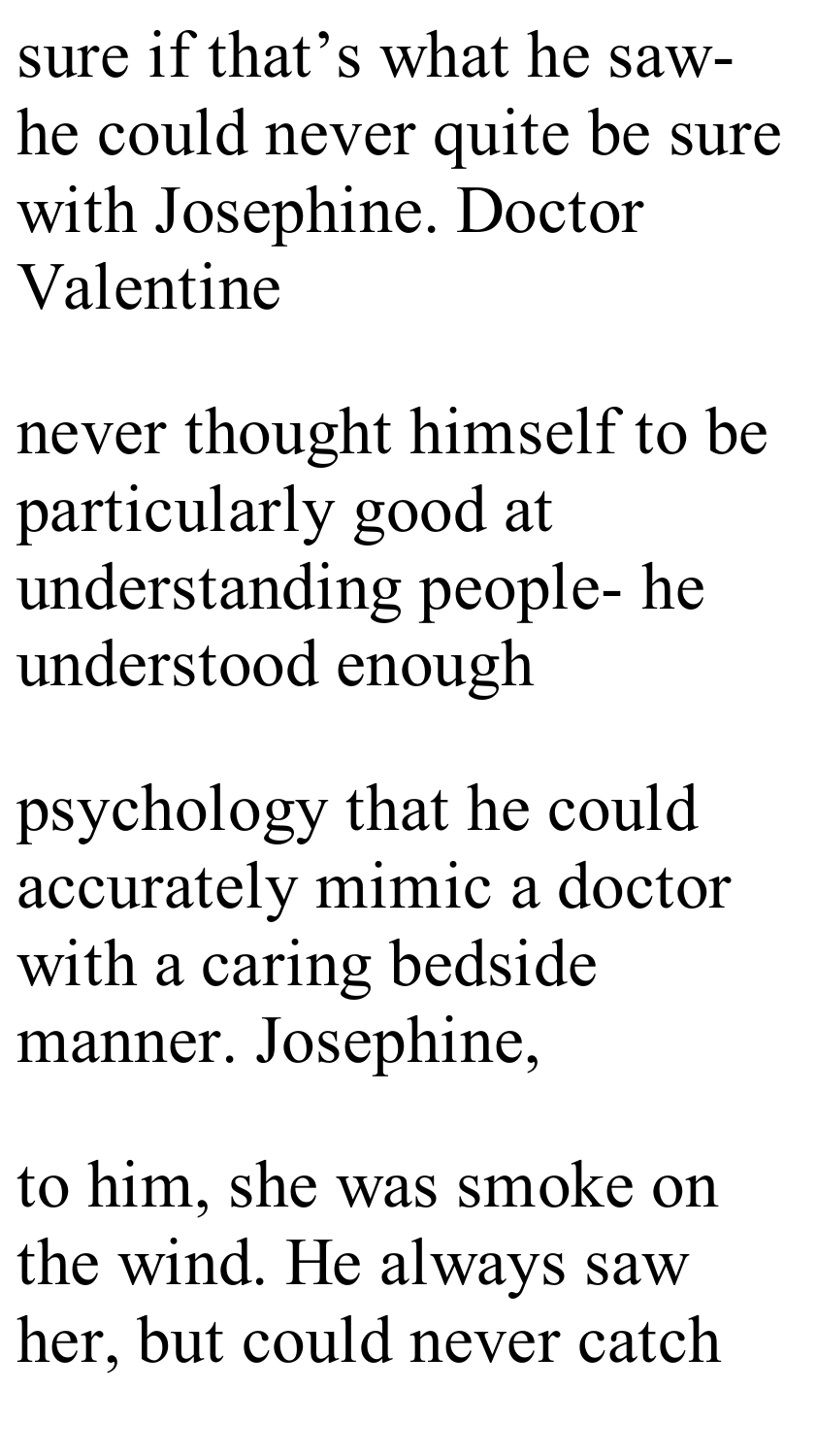her.

-

Josephine turned to leave, and shut the door behind her.

Josephine sat in a small dining room with her father.

"Dr. Valentine, would you pass the spinach please?"

"Certainly, Josie, " replied Scott Valentine, handing his daughter the bowl of greens.

"You do realize that you can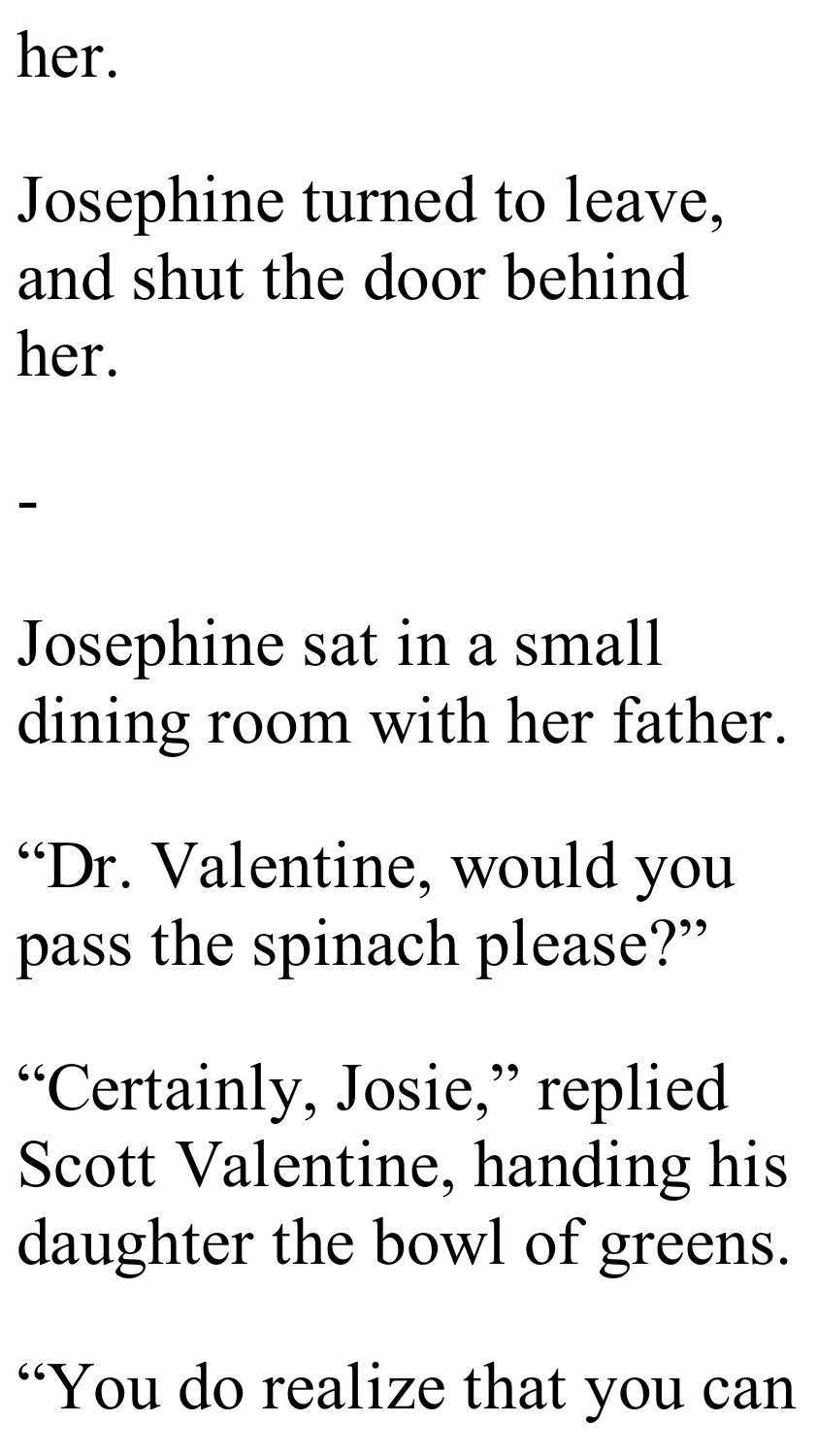just call me 'Dad' , right?"

"I'm aware of this."

Dinner for the Valentine family was ordinarily a quiet affair, but driven by the events of the day,

Dr. Valentine couldn't help but break tradition.

"I think you'll be happy to know that Rose's surgery was a success, " he mentioned. Josephine

didn't respond.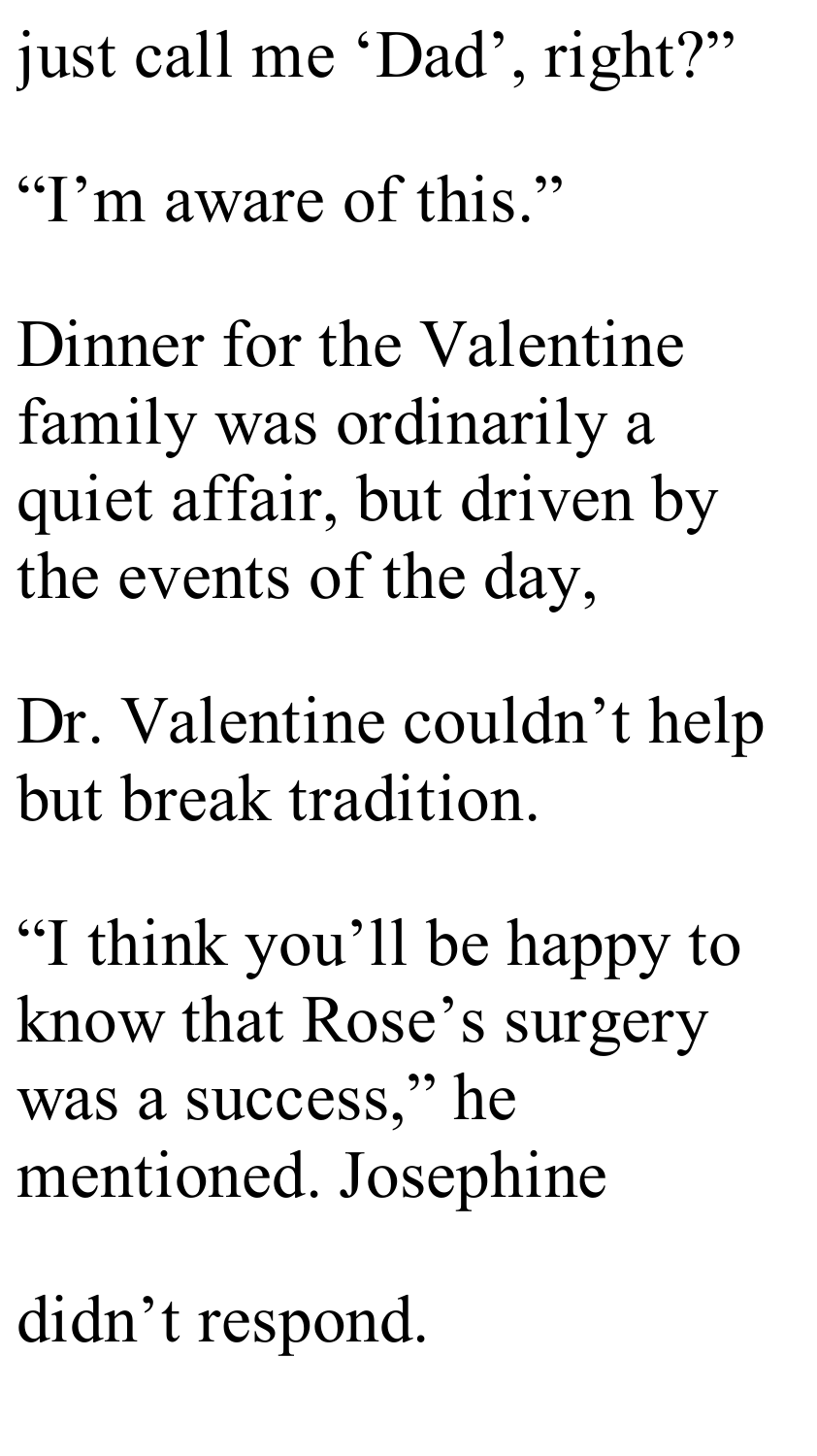"In fact, " he went on, "I bet she appreciated your support. Would you kindly pass the roast

beef?"

Josephine acted out in obedience, her bright blue eyes betraying no semblance of either

loyalty or love. Dr. Valentine gave up on conversation with his daughter. She was nothing like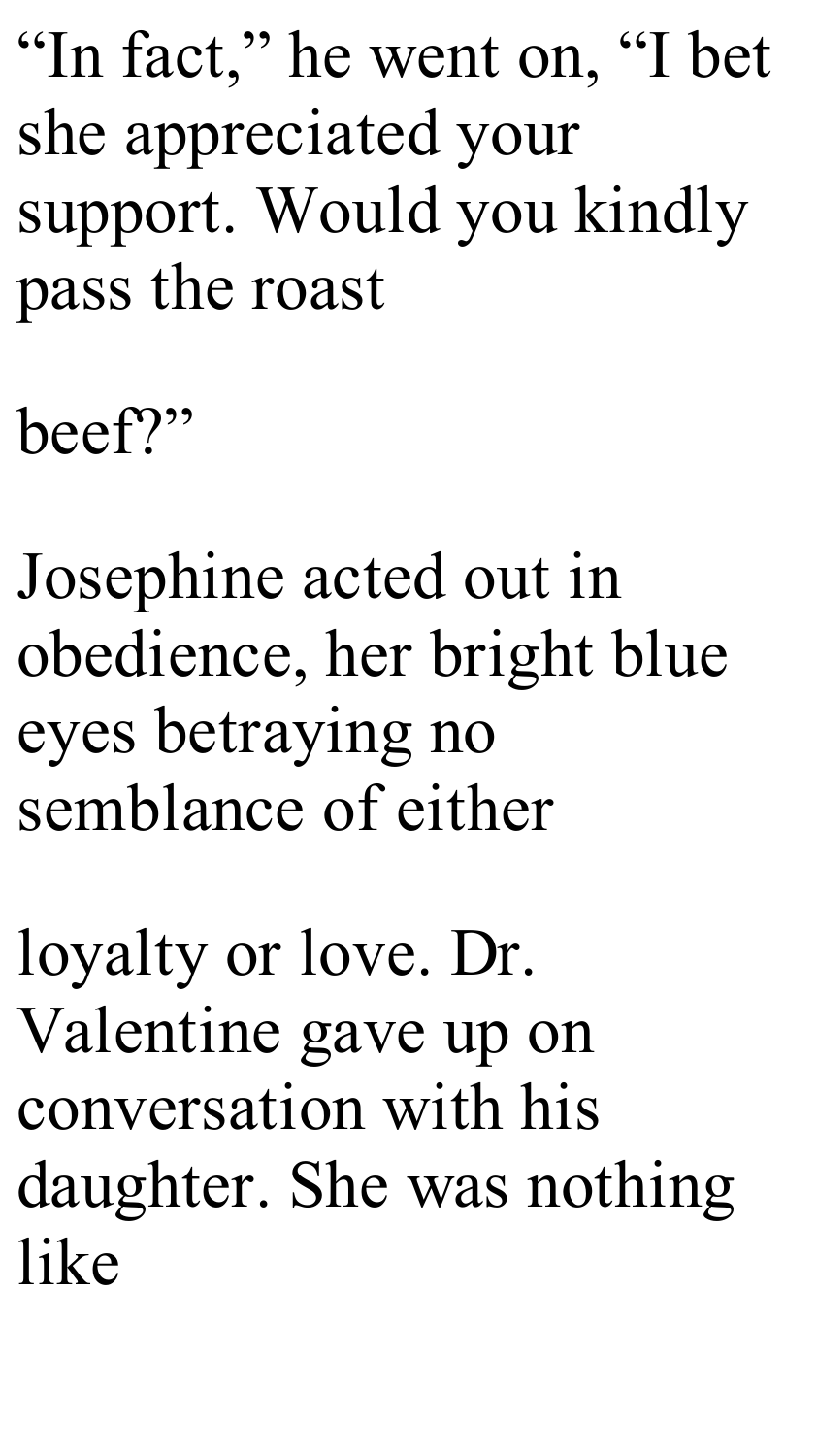the late Mrs. Valentine.

Mrs. Valentine. Scott couldn't forget his first and only wife- his sole mate. He showed her the

world, and she showed him his heart, a thing he'd long since abandoned in pursuit of his

work. He gazed into the brown thing resembling roast beef on the cheap plastic plate before

him, reminiscing. His wife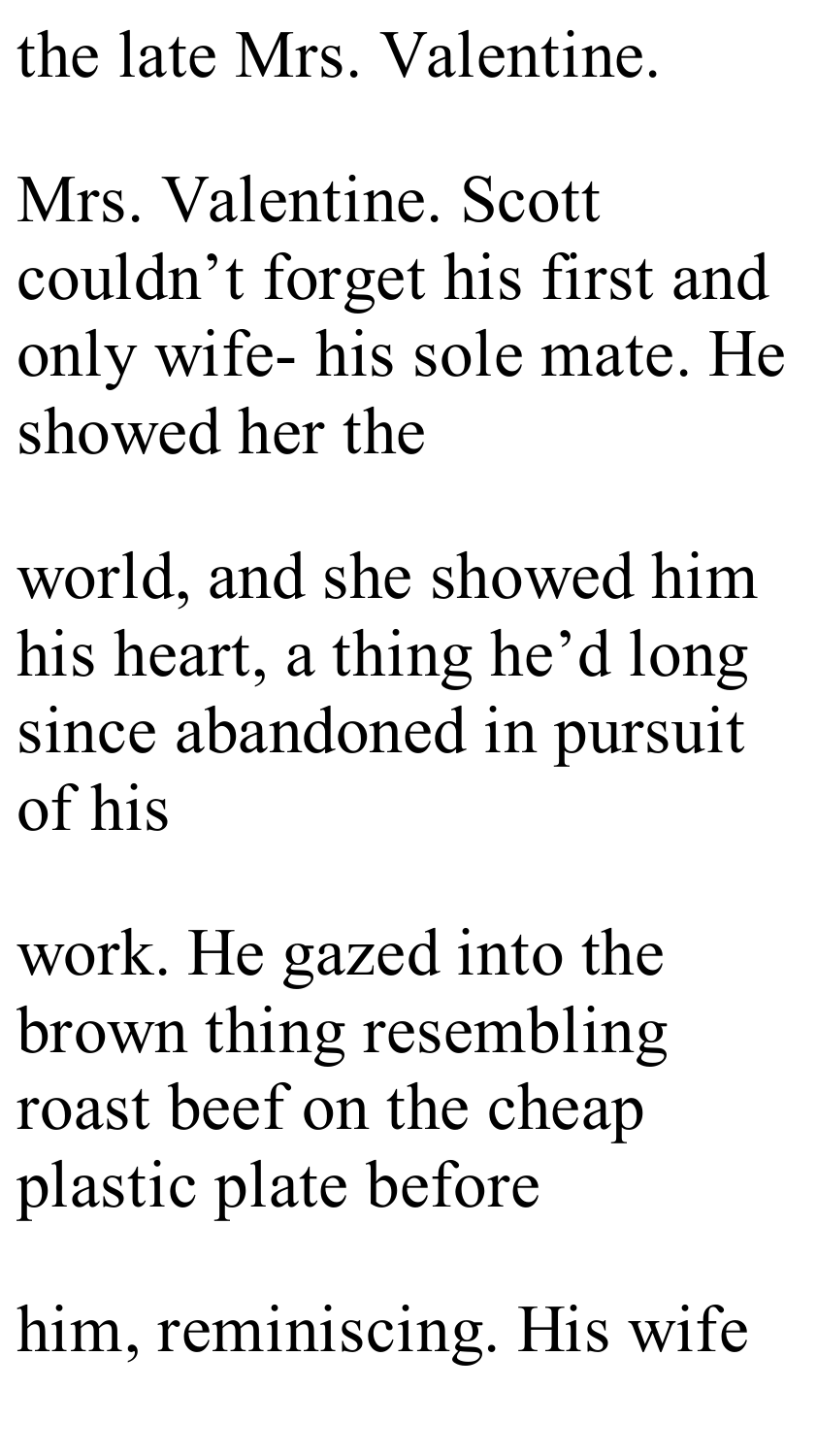died giving birth to their second child- a clone of their first, who had

died. The process was still experimental- mistakes were made.

"Josephine, do you know why we named you Josephine?"

"No, " she replied vacuously.

"It was the name your mother picked- after one of her favorite musicians."

A few moments passed, and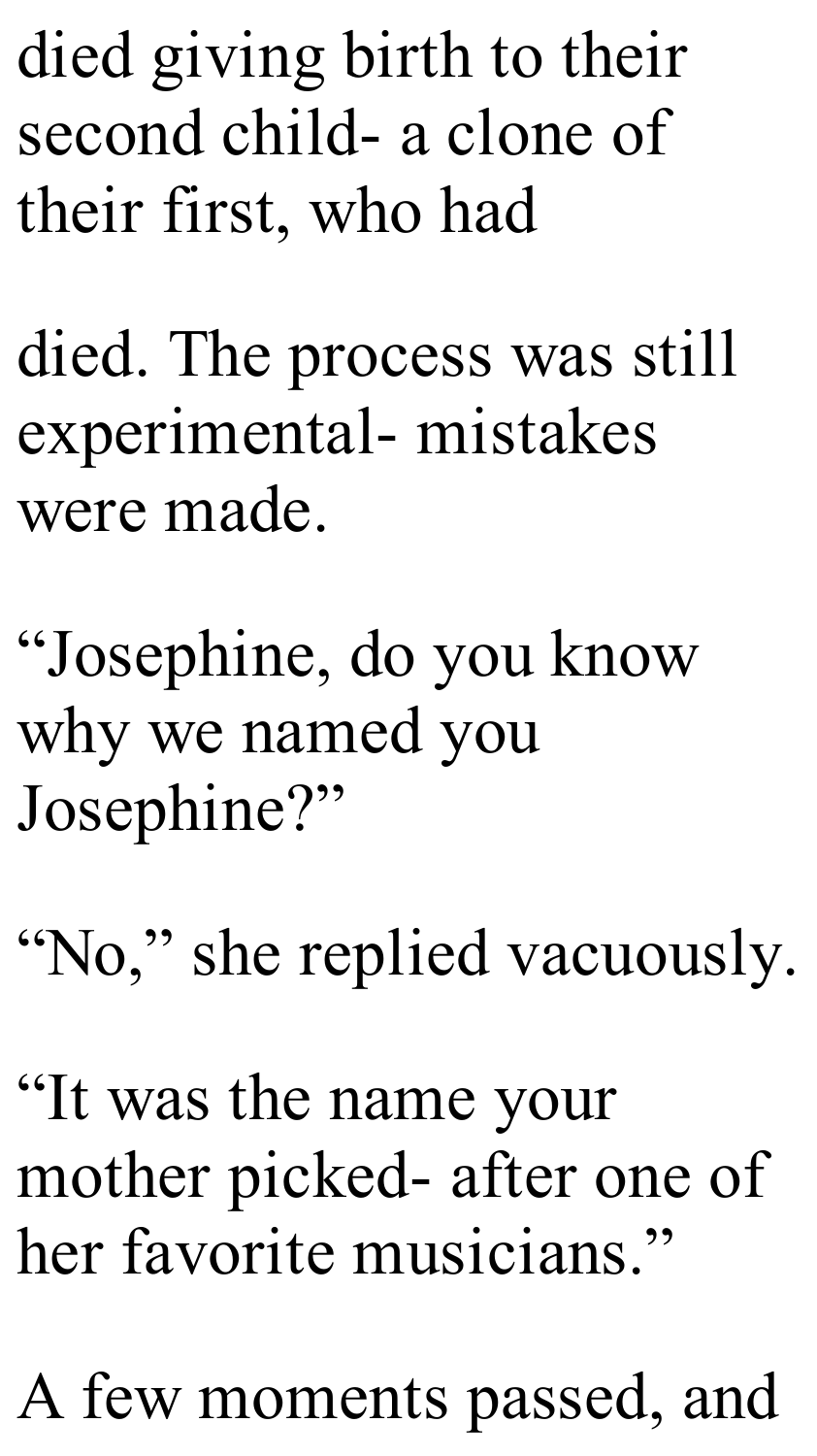Josephine finished eating.

"Doctor Bokanovsky will be seeing you tomorrow, " said Josephine. "You asked that I remind

you."

–

#### "Thanks, Josie."

Doctor Valentine was sure, now. He had caught a smile.

#### Author's Notes

A while before writing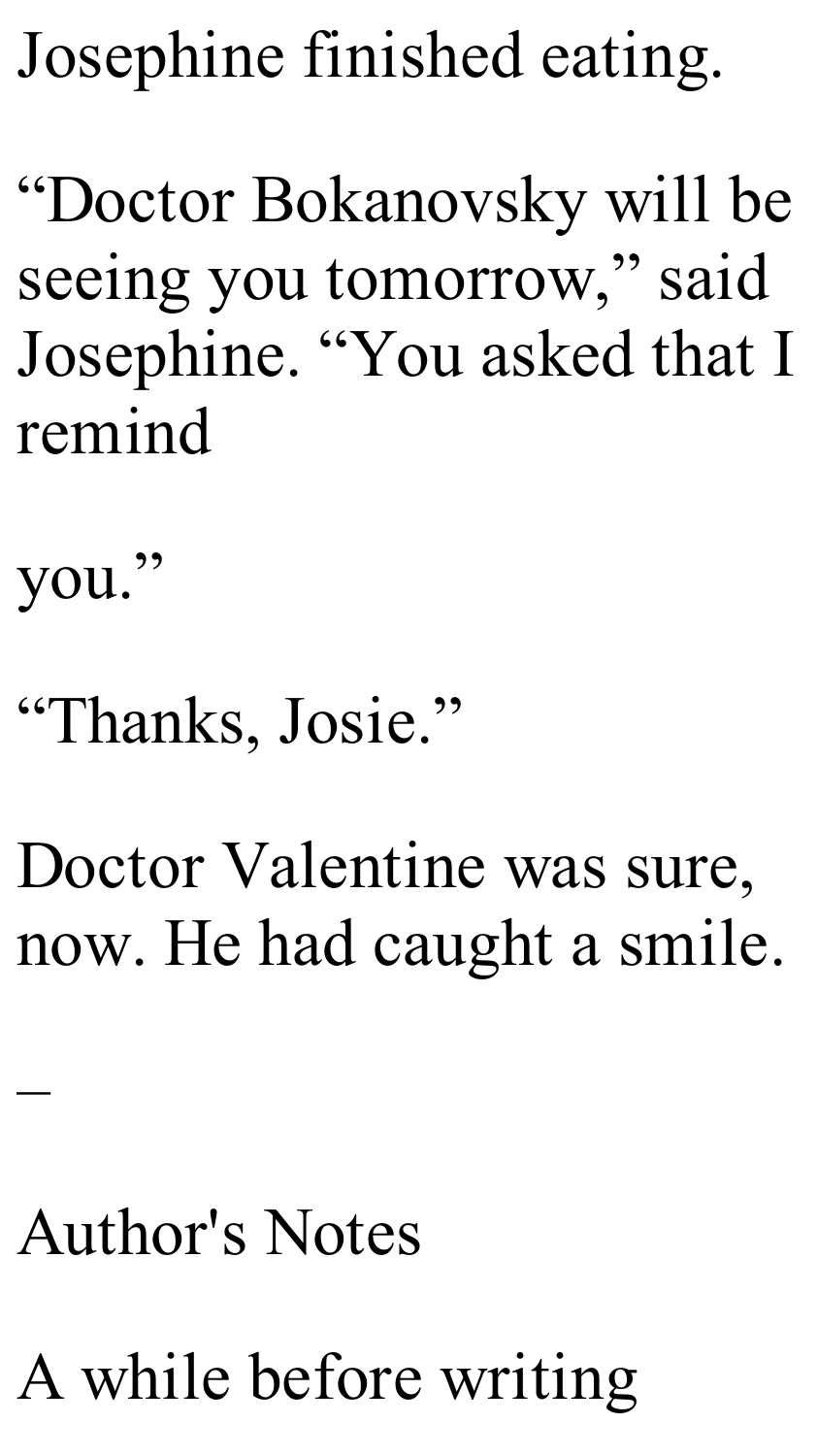*Josephine's Job*, I had written a book, *Me Squared*. It stars Hildan Hegennerry, whose parents have had him cloned since they thought he'd be growing up sick. In *Me Squared*, Hildan has turned out healthy, and he and his clone get the chance to form their own little brotherhood- if you'd like to learn more about my book, you can check out mesquaredbook.com for more information.

In *Me Squared*, one of my favorite characters to write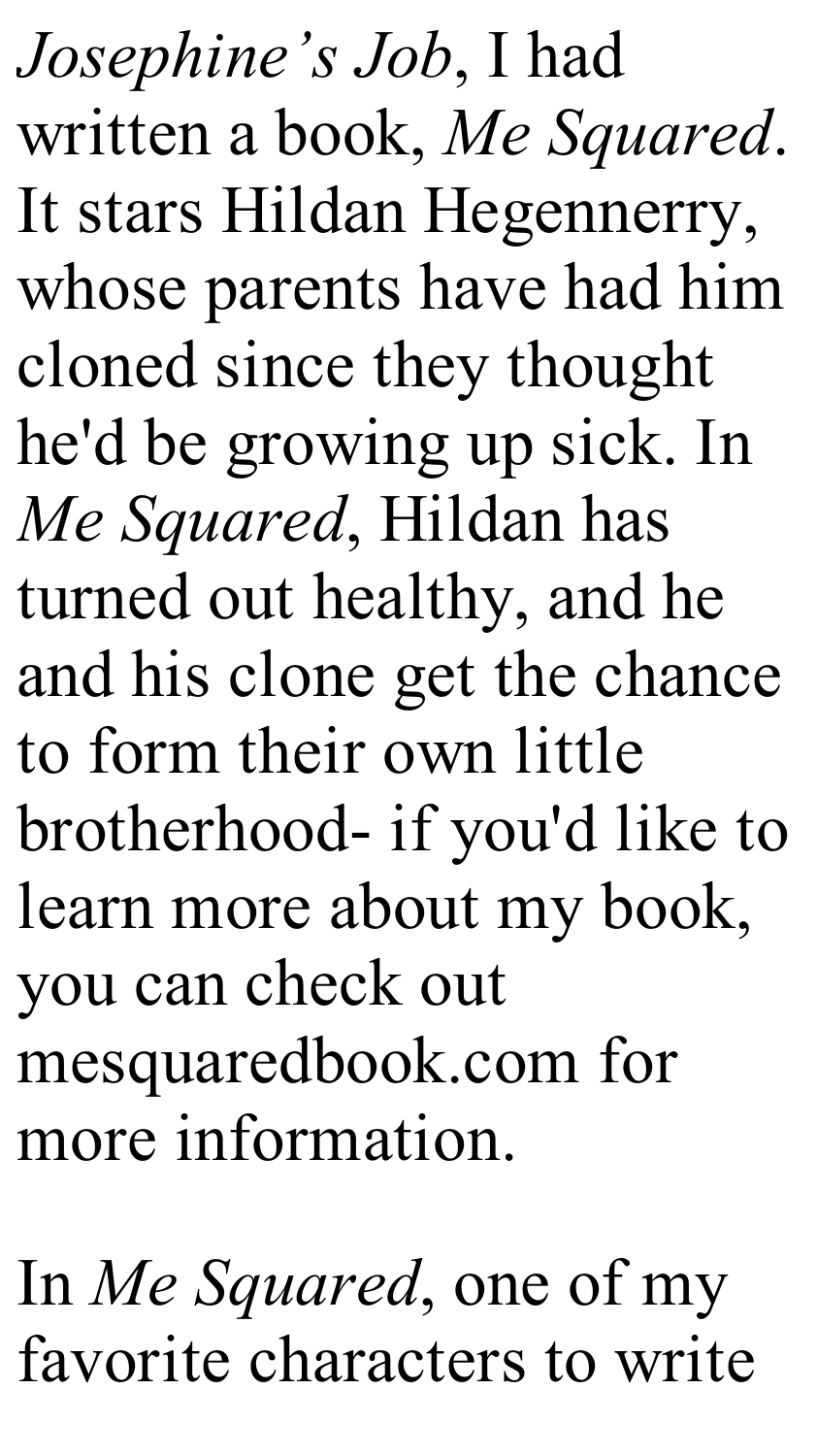was Josephine- she's strange, mysterious and cold. I wanted to write more about her, so I decided to expand upon her character in this short story, *Josephine's Job*. I also wanted to shed a little more light on how Stuqe, the multi-billion dollar medical conglomerate, managed to get surrogates for clones.

I hope you enjoyed this short story- if you have, I'd like to encourage you to take a look at my book, *Me Squared*. There's more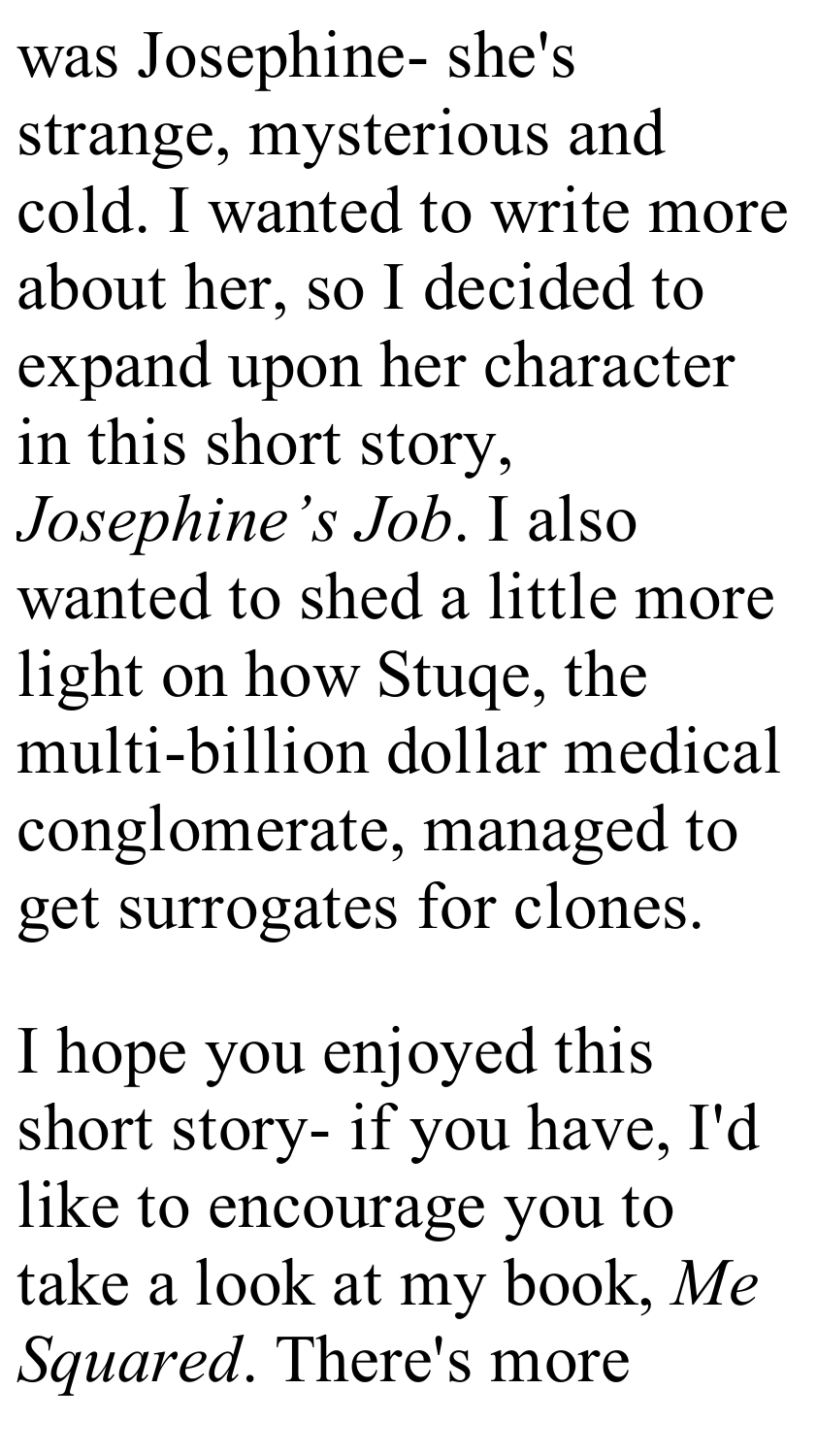cloning, more bioethics, and plenty of adventure to be had!

Thank you for reading my story.

# Acknowledgements

--

I'd like to thank my friends and family for the fantastic names they gave me as options for the various women in *Josephine's Job*. You guys are now part of the story! I'd also like to